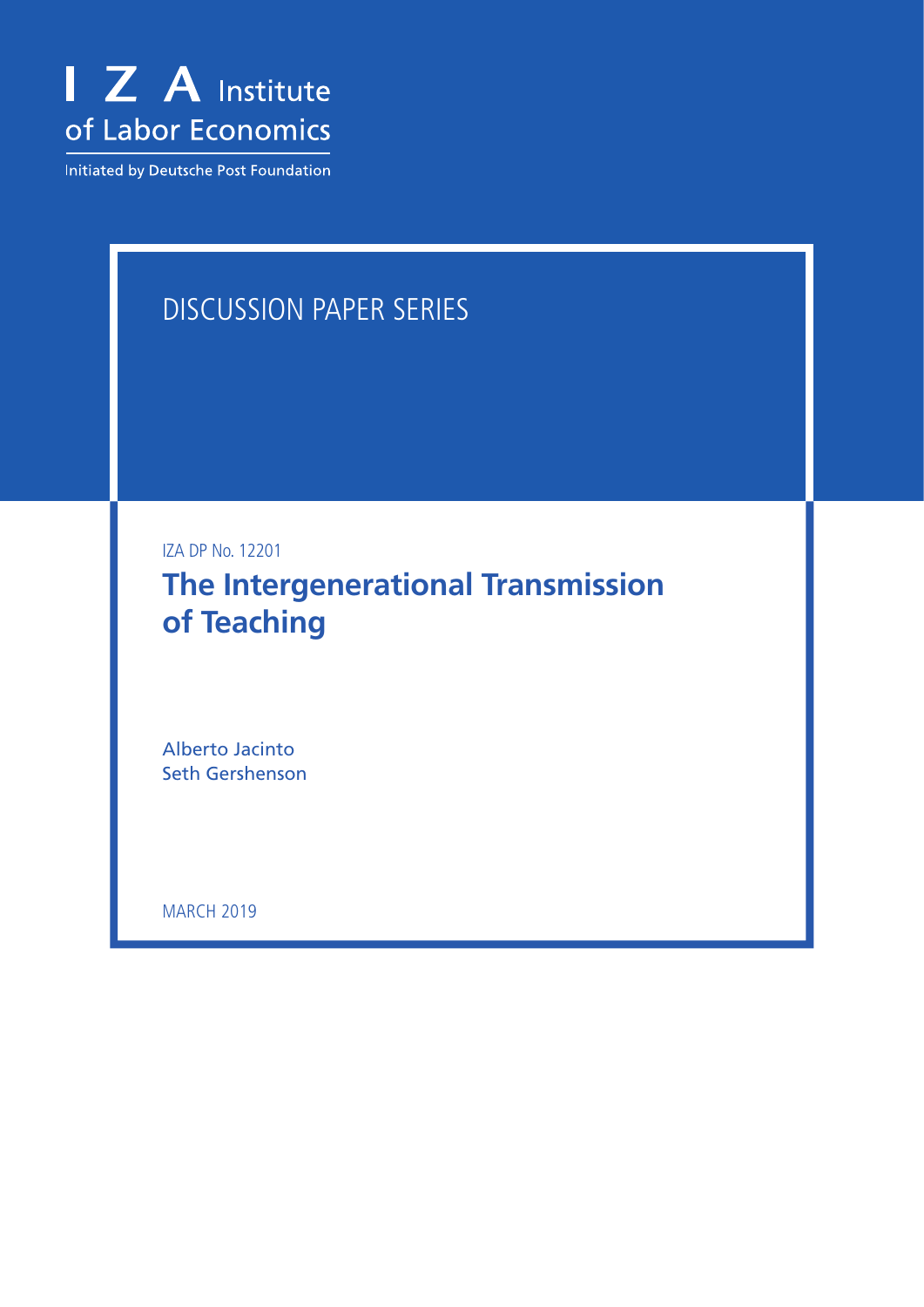

Initiated by Deutsche Post Foundation

## DISCUSSION PAPER SERIES

IZA DP No. 12201

## **The Intergenerational Transmission of Teaching**

**Alberto Jacinto** *American University*

**Seth Gershenson** *American University and IZA*

MARCH 2019

Any opinions expressed in this paper are those of the author(s) and not those of IZA. Research published in this series may include views on policy, but IZA takes no institutional policy positions. The IZA research network is committed to the IZA Guiding Principles of Research Integrity.

The IZA Institute of Labor Economics is an independent economic research institute that conducts research in labor economics and offers evidence-based policy advice on labor market issues. Supported by the Deutsche Post Foundation, IZA runs the world's largest network of economists, whose research aims to provide answers to the global labor market challenges of our time. Our key objective is to build bridges between academic research, policymakers and society.

IZA Discussion Papers often represent preliminary work and are circulated to encourage discussion. Citation of such a paper should account for its provisional character. A revised version may be available directly from the author.

ISSN: 2365-9793

**IZA – Institute of Labor Economics**

| Schaumburg-Lippe-Straße 5-9 | Phone: +49-228-3894-0       |             |
|-----------------------------|-----------------------------|-------------|
| 53113 Bonn, Germany         | Email: publications@iza.org | www.iza.org |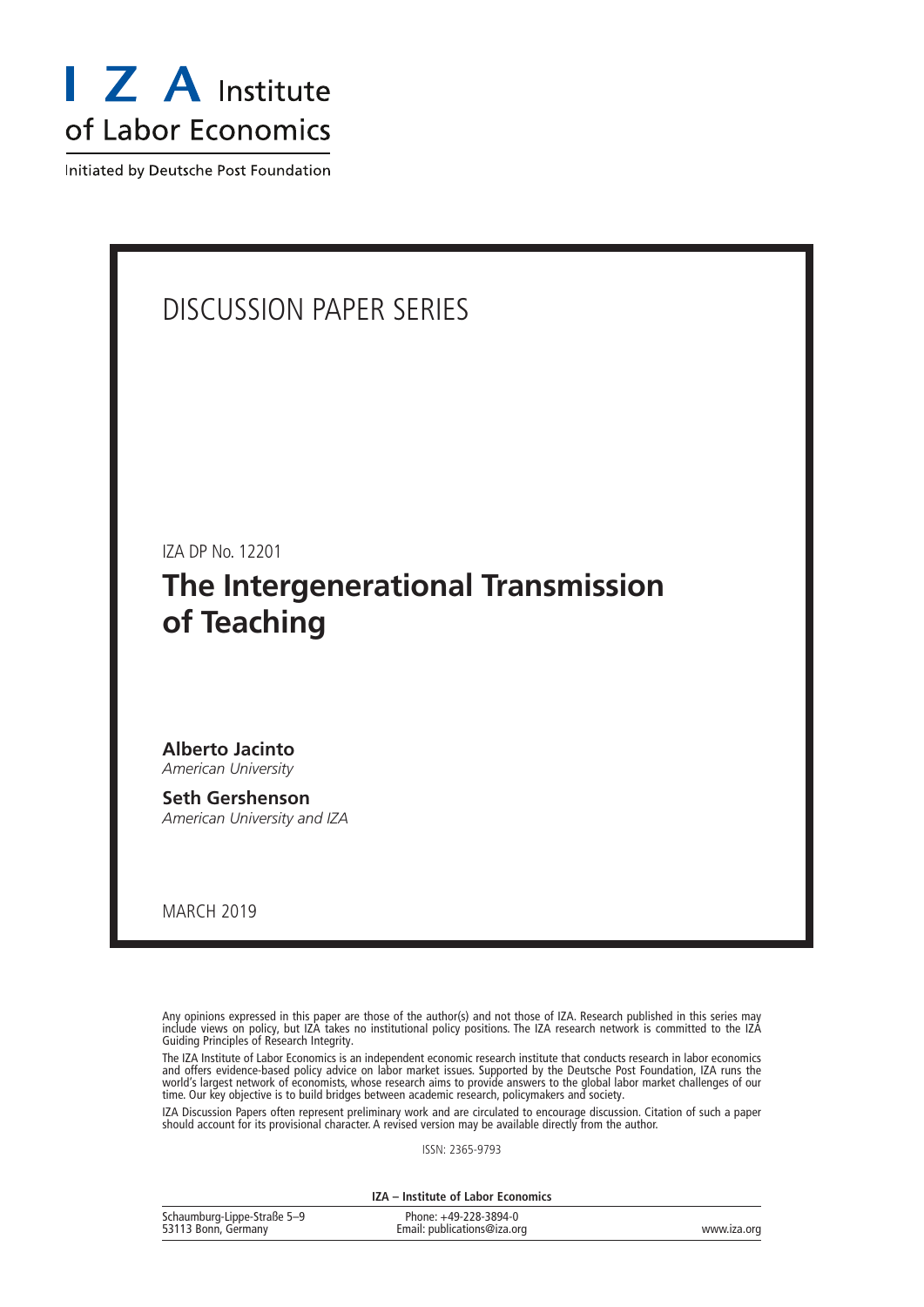# ABSTRACT

# **The Intergenerational Transmission of Teaching\***

Parental influences, particularly parents' occupations, may influence individuals' entry into the teaching profession. Importantly, this mechanism may explain the relatively static demographic composition of the teaching force over time. We assess the role of parental influences on occupational choice by testing whether the children of teachers are disproportionately likely to become teachers themselves and whether the intergenerational transmission of teaching varies by race or sex. Overall, children whose mothers are teachers are 9 percentage points (or more than two times) more likely to enter teaching than the children of non-teacher mothers. This rate of occupational transmission is significantly larger than for several comparable professions. The transmission of teaching from mother to child is about the same for white children of both sexes and for black daughters; however, transmission rates for Hispanic daughters are even larger while those for black sons are about zero. Limited data on father's occupation suggests that sons whose fathers are teachers are more likely to enter the profession than the sons of non-teachers, though there is no such effect for daughters.

| <b>JEL Classification:</b> | I20, J62, J45                                                            |
|----------------------------|--------------------------------------------------------------------------|
| Keywords:                  | intergenerational mobility, occupational choice, teacher labor<br>supply |

#### **Corresponding author:**

Seth Gershenson American University School of Public Affairs 4400 Massachusetts Avenue NW Washington, DC 20016 USA E-mail: gershens@american.edu

<sup>\*</sup> The authors thank Marigee Bacolod and participants at the 2018 AEFP and International APPAM Meetings for helpful comments. Any errors are our own.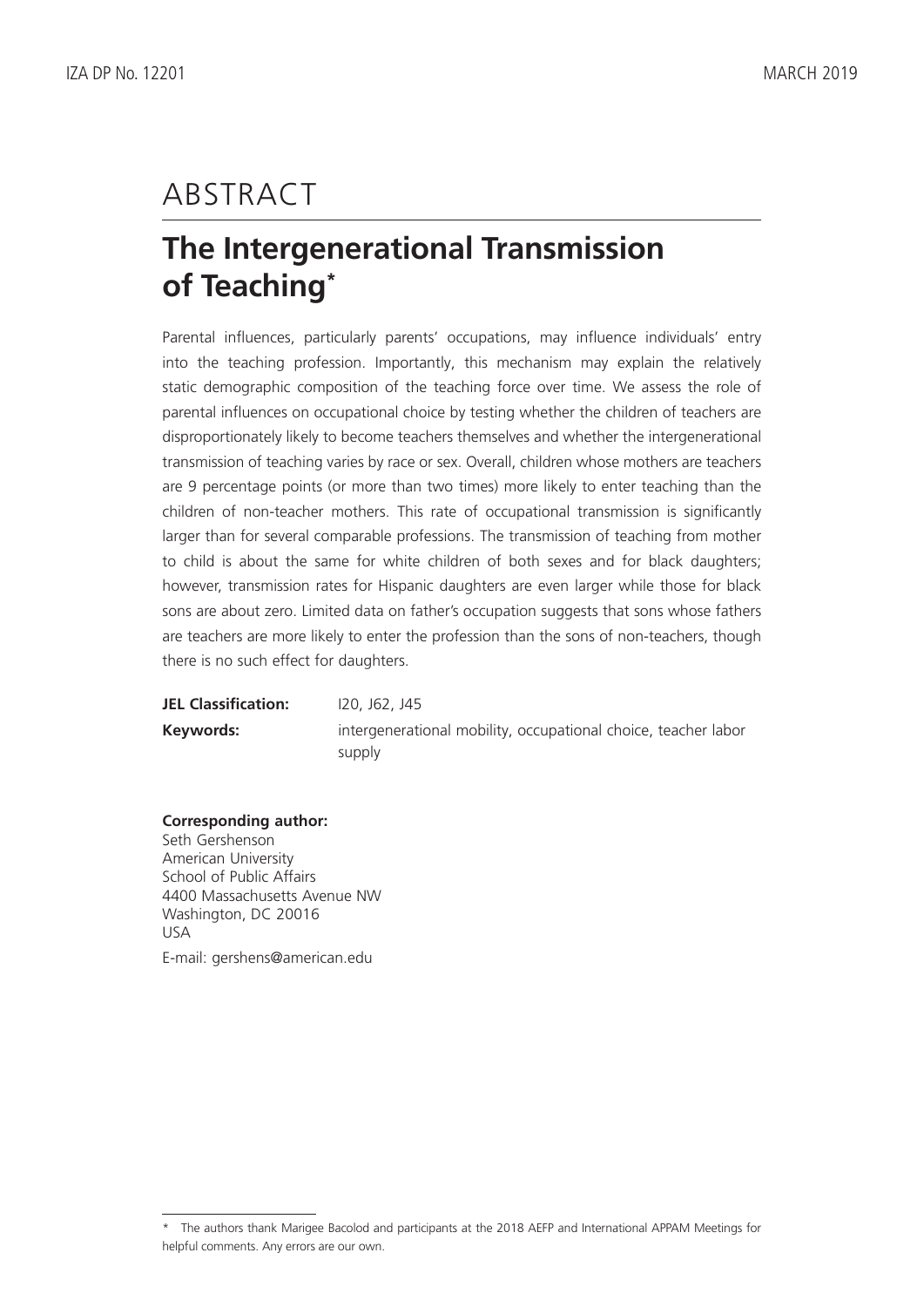## 1 Introduction

The changing racial and ethnic composition of the United States has led to a more diverse student body: as recently as 1986, about 70% of students enrolled in U.S. public schools were White, while today that number stands at about 50%. Despite such change, the teaching force remains about 80% White and overwhelmingly female [\(U.S. Department of Education, 2016\)](#page-22-0). This is troubling, given the large, long-run benefits that non-White students receive from having a same-race teacher [\(Gershenson et al., 2018\)](#page-21-0). Achieving a racially representative teacher workforce requires recruiting and retaining a diverse set of educators who are equipped with the racial/ethnic, cultural, and linguistic capital to teach a diverse student body [\(Dilworth and Coleman, 2014\)](#page-20-0). However, despite aggressive attempts to recruit teachers of color, the demographic composition of the teaching force has yet to realize real change.

Given the importance of teachers in the schooling process, a large literature has investigated the supply of teachers [\(Dolton, 2006;](#page-20-1) [Guarino et al., 2006\)](#page-21-1). However, this literature has largely overlooked a potentially important determinant of entry into the teaching profession: parents' occupation. We address this gap in the literature by investigating the extent to which the children of teachers are more likely to become teachers than are the children of other college-educated women, and whether teaching is transmitted across generations at different rates than other professions are transmitted. In doing so, we contribute to the intergenerational mobility literature as well.

We do so using nationally representative survey data from the National Longitudinal Survey of Youth 1979 (NLSY) and the attached Child and Young Adults Supplement (CYA). We compare the transmission of teaching to that of similar professions, such as counseling, social work, and nursing. We find a strong relationship between maternal and child occupation in the case of teaching, but not for related occupations. This correlation is strongest for the white daughters of teachers, which likely explains some of the persistence of the demographic composition of the teaching force. Specifically, we find that the children of teachers are 9 percentage points (110%) more likely to become teachers themselves. This transmission rate is about the same for white children and for black daughters; however, there is no transmission of teaching from black moth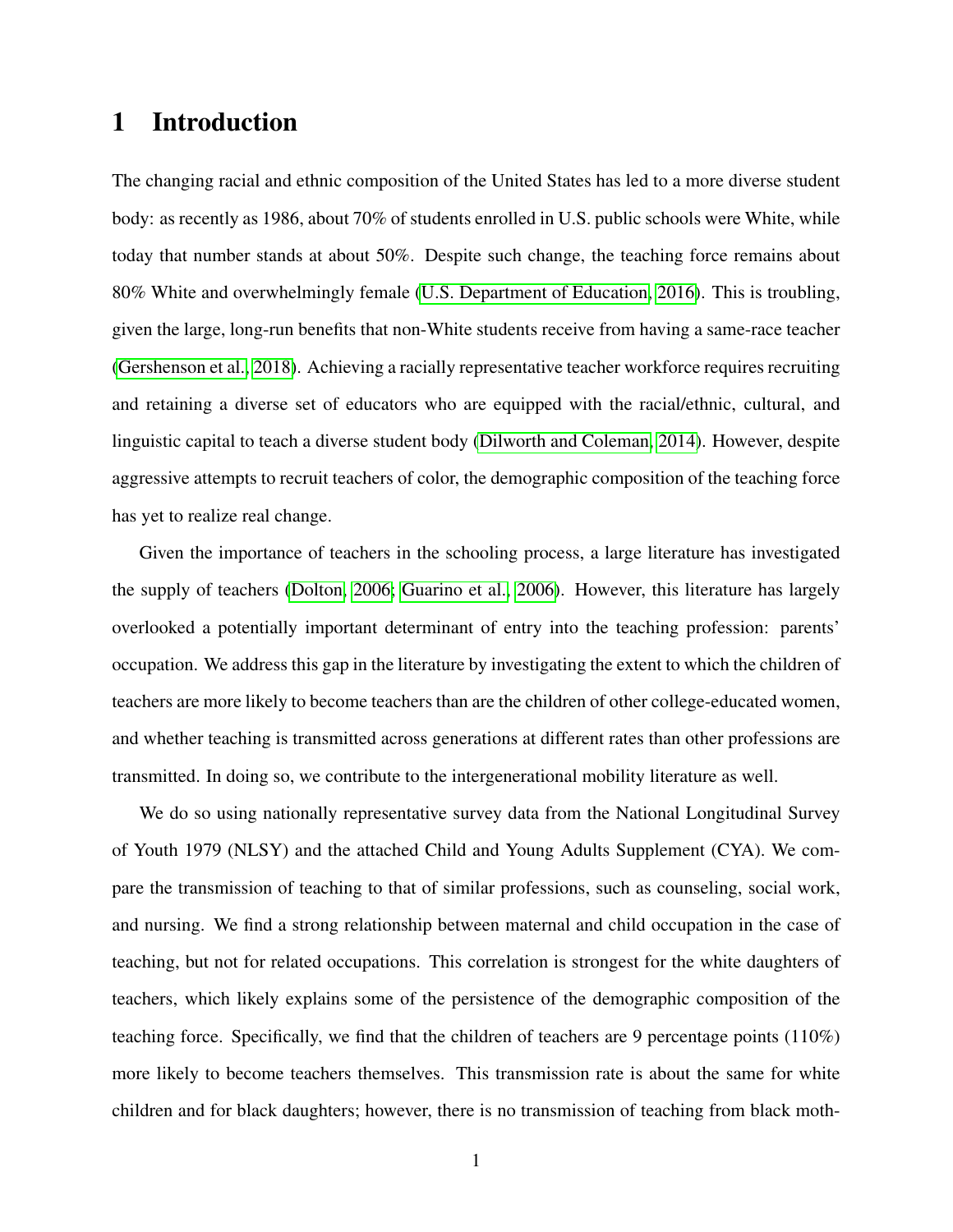ers to sons. Limited data on father's occupation suggests an intergenerational link as well, but only between fathers and sons.

## 2 Background

## 2.1 Teacher labor supply

Though some aspects of the teacher workforce are dynamic, such as the academic ability of females entering the teaching profession [\(Bacolod, 2007b\)](#page-20-2), others are rather static. The field remains largely female-dominated and if anything is becoming more so [\(Ingersoll et al., 2014\)](#page-21-2). The teaching force also remains majority-White, as minority teacher recruitment has not caught pace with increasing minority student enrollments [\(Guarino et al., 2006;](#page-21-1) [U.S. Department of Education,](#page-22-0) [2016\)](#page-22-0). Attrition from the profession, especially among minority teachers, tends to occur at higher rates than in many other professions.

Documented determinants of entry into the profession include altruism and wages [\(Bacolod,](#page-20-3) [2007a;](#page-20-3) [Guarino et al., 2006\)](#page-21-1), while school characteristics tend to affect where teachers teach, conditional on entering the field [\(Bacolod, 2007a;](#page-20-3) [Hanushek et al., 2004\)](#page-21-3). The flexibility of the job, specifically the ability to exit and return, is likely appealing to women whose labor force attachment is interrupted by childbearing [\(Flyer and Rosen, 1997;](#page-21-4) [Grissom and Reininger, 2012\)](#page-21-5). However, while an extensive literature documents the characteristics of current and entering teachers, less is known about the socioeconomic determinants of entry into the profession. Specifically, to what extent does parents' occupation predict children's occupational choices? We address this question in the context of teaching and teacher labor supply by formally estimating the intergenerational transmission of teaching and of other related occupations.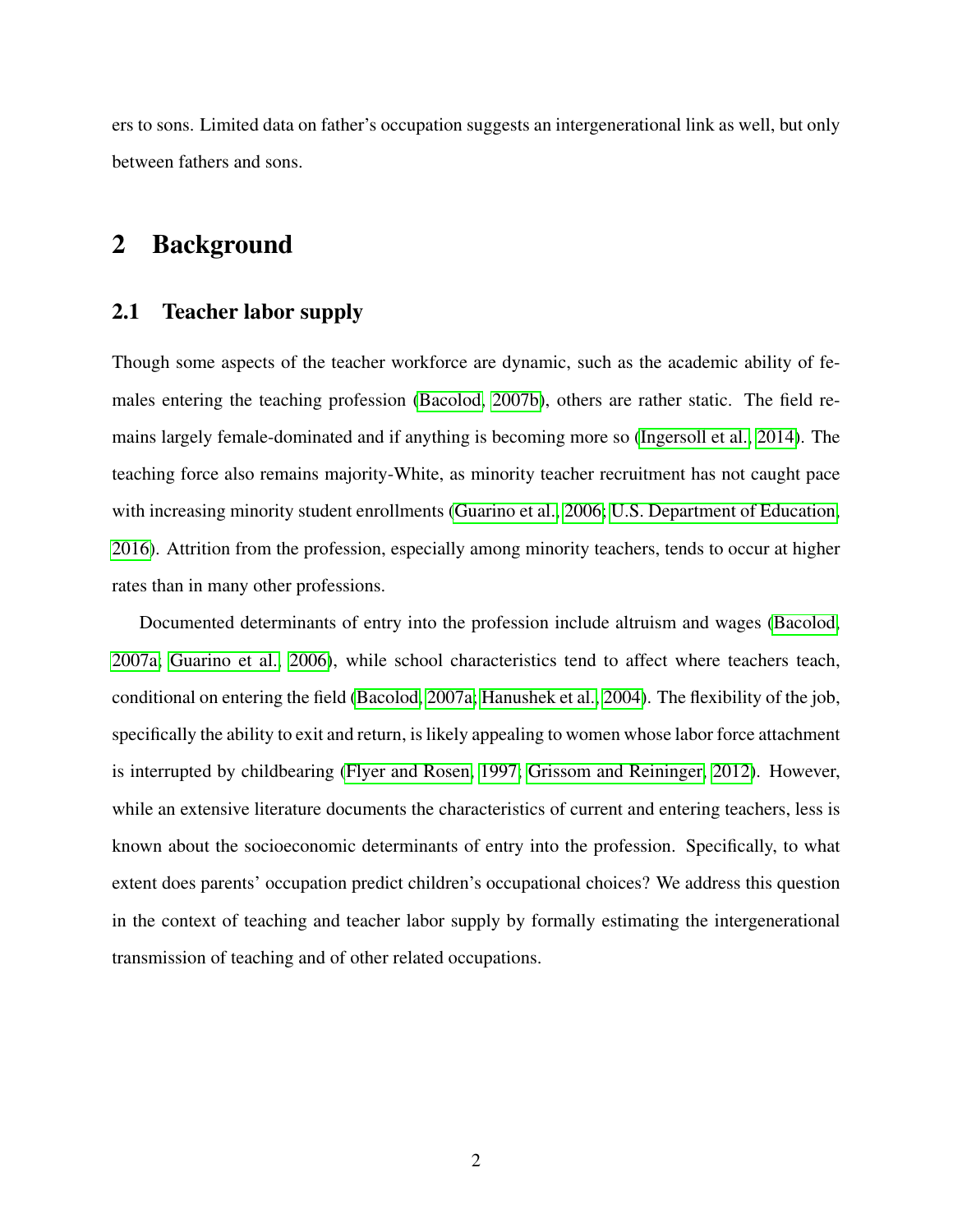### 2.2 Intergenerational mobility

The transmission of occupations from parents to children is one channel through which the intergenerational transmission of socioeconomic status may occur. A seminal study showed that the intergenerational income correlation between fathers and sons was much higher than previously thought [\(Solon, 1992\)](#page-21-6) and sparked a wave of new research on intergenerational mobility in the U.S. and abroad [\(Solon, 2002\)](#page-22-1). Subsequent work showed that the intergenerational income correlation for daughters was somewhat weaker than that of sons, but still significant [\(Chadwick](#page-20-4) [and Solon, 2002\)](#page-20-4). Factors related to gender (i.e., assortative mating, sexism, and time out of the labor market) may explain this discrepancy. Using much richer tax data, [Chetty et al.](#page-20-5) [\(2014b\)](#page-20-5) confirmed that today's children have the same chances of moving up in the income distribution relative to their parents as did children in the 1970s and [Chetty et al.](#page-20-6) [\(2014a\)](#page-20-6) document significant geographic variation in mobility rates.

Education is also transmitted from parents to children, primarily via family characteristics and innate ability [\(Black et al., 2005;](#page-20-7) [Hout and Janus, 2011\)](#page-21-7). There are a number of other possible channels for the transmission of educational attainment across generations [\(Black and Devereux,](#page-20-8) [2010\)](#page-20-8). First, highly educated parents tend to have higher incomes, which may affect educational expenditures on the child. Second, parental education may affect flexibility with time, as well as the type of experiences and child-enhancing activities that children of highly educated parents receive [\(Guryan et al., 2008\)](#page-21-8). Third, higher levels of education may provide greater bargaining power in households, such that the more education a mother has may make her more successful in investing in the child's human capital. Greater maternal education is also associated with greater infant health, pre-natal care utilization, marriage, and smoking reduction [\(Currie and Moretti, 2003\)](#page-20-9).

Given the large, established literatures on the intergenerational transmision of income and education, it is somewhat surprising that the intergenerational transmission of occupations is relatively understudied, as this is arguably an important mechanism behind the transmission of socioeconomic status. Early studies in this area focus on cultural and family pressure to follow in a parent's footsteps. For example, one study investigates the transmission of farming, though the theoretical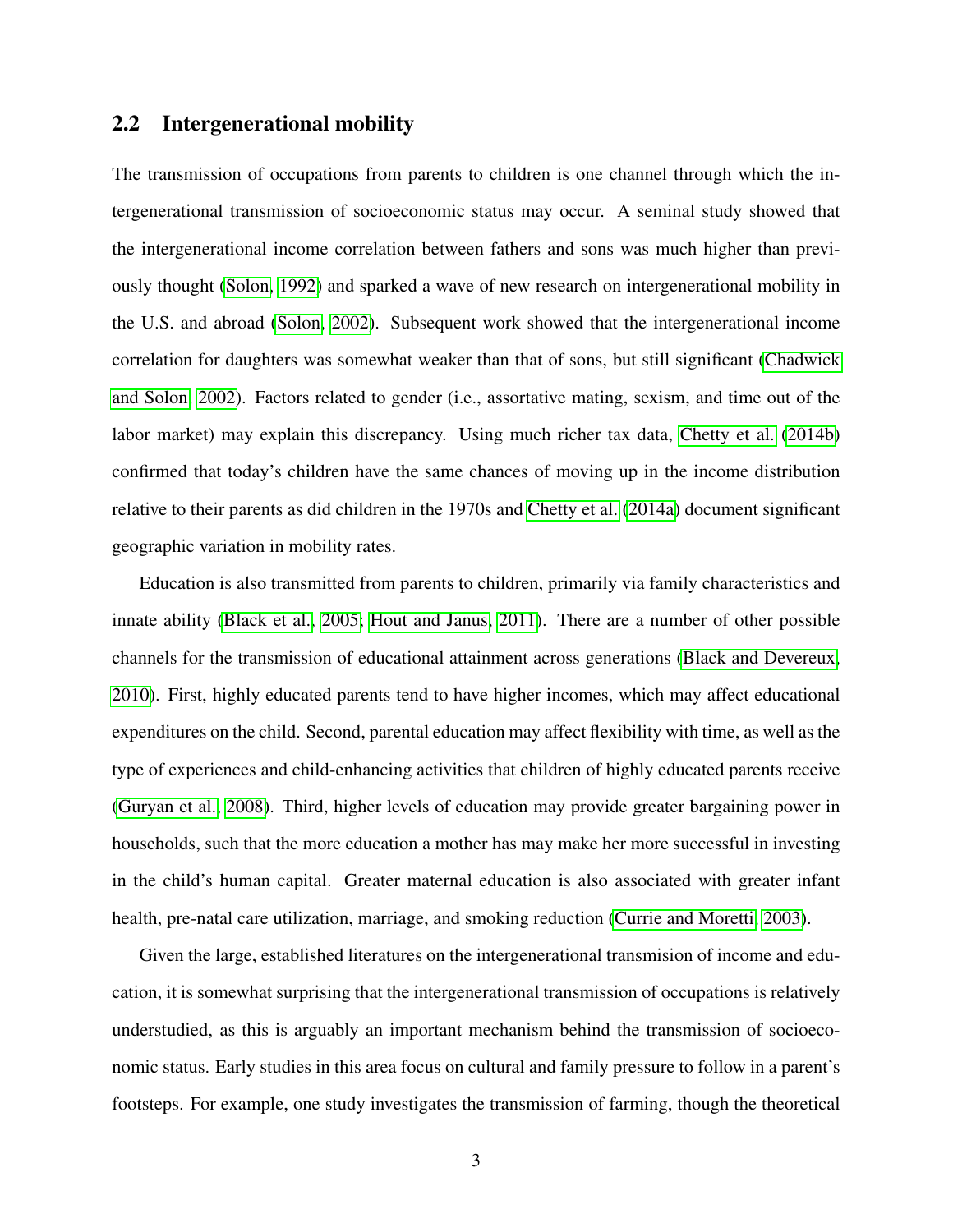reasons for occupational transmission in the case of a family business like farming are unlikely to apply to a professional occupation such as teaching [\(Anderson, 1941;](#page-20-10) [Blau and Duncan, 1967\)](#page-20-11). [Laband and Lentz](#page-21-9) [\(1983\)](#page-21-9) propose a model in which children voluntarily follow in a parent's footsteps. This may occur if children seek to emulate or honor their parents. Alternatively, children may learn about, and find appealing, the characteristics of their parent's profession. The authors estimate this model using a sample of 831 men across three generations, which includes some teachers, but find no evidence that teaching is transmitted from fathers to sons. However, given the dominance of females in the teaching profession and the small and unrepresentative sample, it is unclear what to make of this null result. Another channel through which a profession such as teaching might be transmitted across generations is via parents' professional networks and references. While our data do not permit the identification of the precise mechanisms behind the intergenerational transmission of teaching, there are ample theoretical reasons to believe that such transmission occurs.

Finally, while to our knowledge the intergenerational transmission of teaching has not been directly studied, scholars have investigated the parenting practices of teachers and how the children of teachers might fare relative to the children of observationally-similar non-teachers. For example, having a parent who is a school teacher reduces the likelihood of behavioral problems in male children [\(McFarlin Jr, 2007\)](#page-21-10). Furthermore, more teachers engage in activities such as reading to and helping children with schoolwork at home than do non-teachers [\(Hansen and Quintero, 2016\)](#page-21-11). However, it is unclear whether such differences lead to different educational and occupational outcomes for the children of teachers. We address this question by specifically testing the hypothesis that the children of teachers are disproportionately likely to go on to become teachers. In doing so, we contribute to both the teacher labor supply and intergenerational-mobility literatures.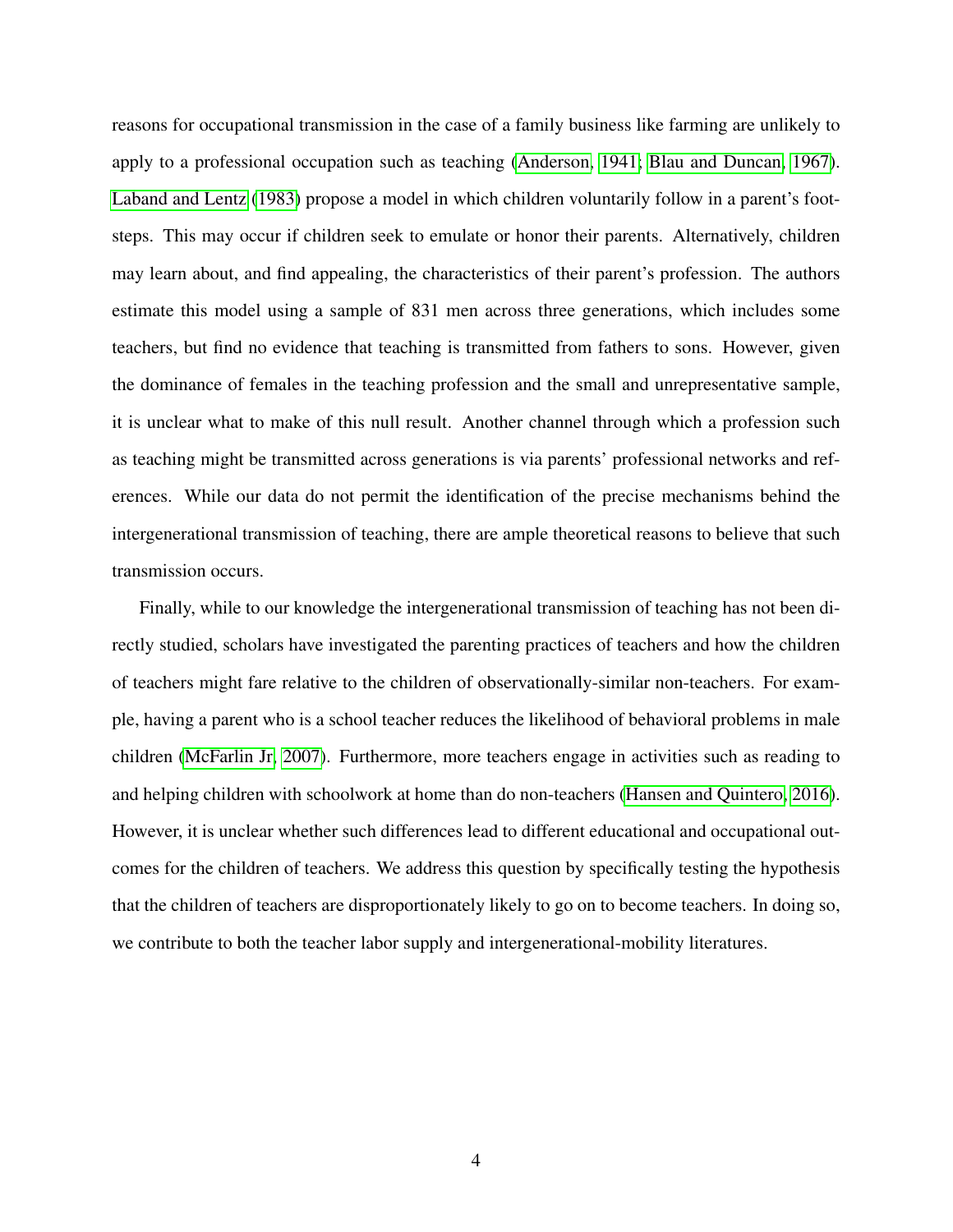## 3 Data and Methods

#### <span id="page-7-1"></span>3.1 NLSY-79

We use data from the National Longitudinal Survey of Youth (NLSY) 1979 and Child and Young Adult supplement (CYA). The NLSY was a nationally representative sample of 12,686 young men and women ages 14-22 in 1979. The NLSY collected a host of educational, labor market, and demographic data for individuals annually beginning in 1979 and biennially from 1994 to 2014. There were 4,934 eventual mothers in the NLSY, who together gave birth to 11,521 children.

The subsequent CYA followed the 11,521 children of these mothers biennially from 1994 through 2014. Thus, our main analyses are limited to mothers and their children. We apply an age filter of 25 years or above in the main analytic sample to exclude children who were too young to have meaningful occupational data and show that the main results are robust to using different age cut-offs. Applying this age filter yields a sample of 7,060 children. The analytic sample is further restricted to the 4,572 unique children of 2,488 unique mothers for whom mom's occupation, child's occupation, and mom's AFQT score are observed.<sup>[1](#page-7-0)</sup> Individual children, nested in mothers, are the unit of analysis; accordingly, all statistical inference is corrected for arbitrary within-mother serial correlation.

The key outcome is a binary variable equal to one if the child was a teacher at any point during data collection and zero otherwise. Data for child and parental occupation were coded using three- and four-digit Census Industry and Occupational Codes, which varied by year, and are described in [Appendix A.](#page-28-0) Generally, we define teaching to include primary and secondary school educators, trade/industrial school instructors, post-secondary instructors, and school librarians and their assistants. A final caveat about coding occupations is that the NLSY 1979 collects occupational information for multiple jobs held in any given year, so we take the first occupation that an

<span id="page-7-0"></span><sup>&</sup>lt;sup>1</sup>The majority of observations are lost due to missing child occupation. Because this is the dependent variable, multiple imputation is of little use. Appendix Table [A1](#page-30-0) shows the exact number of observations lost at each step of sample creation. In a sensitivity analysis, we show that the main results are robust to including mothers whose occupation is unobserved in the analytic sample, coding them as non-teachers, and including a "missing occupation" indicator.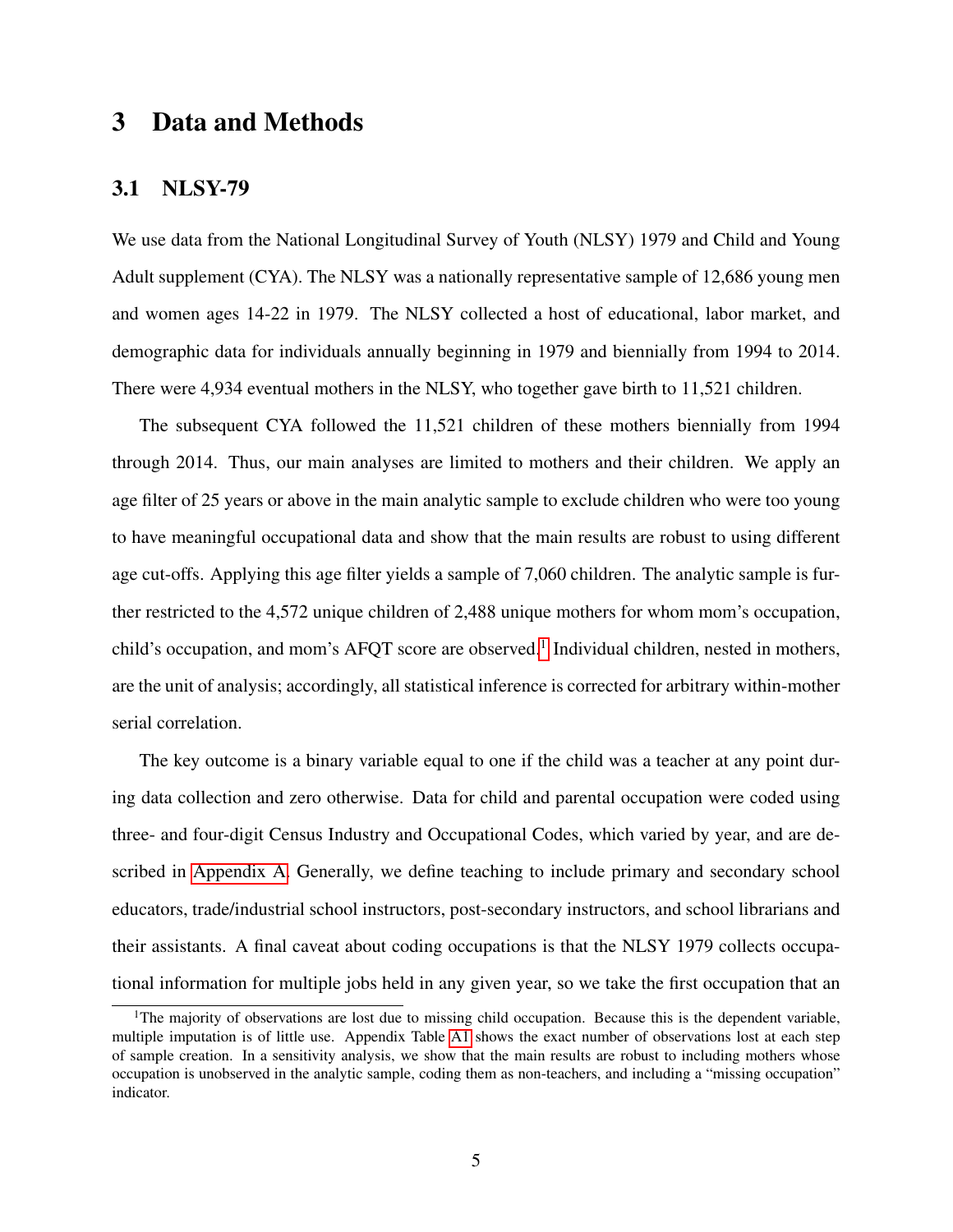individual listed as his or her primary occupation for that survey year.

The NLSY contains a wealth of additional information that we adjust for in the regression analysis, as these factors might jointly predict parent and child occupation, including mother's region of residence, AFQT score, educational attainment, the child's birth order, and the mother's marital status and age at the birth of the child.<sup>[2](#page-8-0)</sup> Similarly, the CYA contains information on the child's educational attainment and employment. Sample weights, provided by the NLSY, are used in all analyses to correct for the oversampling of certain demographic and geographic groups in the NLSY and CYA.

The CYA also contains the child's self-report of their father's occupation. Few data are available on the fathers of the CYA children, however, as the fathers were not directly interviewed. We use the child-reported information on father's occupation to investigate the transmission of occupation from fathers to children. However, we interpret these results with caution, as these data are limited for three reasons. First, children retrospectively report on their father's occupation, so these data may be subject to measurement error and recall bias. Second, there is some ambiguity as to which "father figure" children are reporting on, especially in cases when they do not live with their biological father, which again can lead to measurement error and obfuscates the interpretation of these regressions. Finally, many children simply did not know, or otherwise failed to answer this question, leading to concerns about power and missing data. Given these limitations, we do not use the father data in the main analyses and interpret the results that do rely on these data with caution, as an exploratory analysis.

### 3.2 Summary Statistics

Descriptive statistics for the children in the analytic sample, who are the unit of analysis, are provided in Panel A of [Table 1.](#page-23-0) Column 1 summarizes the full analytic sample and shows that 23% of children went on to complete a college degree and 10% went on to become a teacher.

<span id="page-8-0"></span><sup>&</sup>lt;sup>2</sup>The AFQT (Armed Forces Qualification Test) was administered to NLSY respondents in high school and is a commonly used statistical control for pre-existing ability differences [\(Altonji et al., 2009\)](#page-20-12).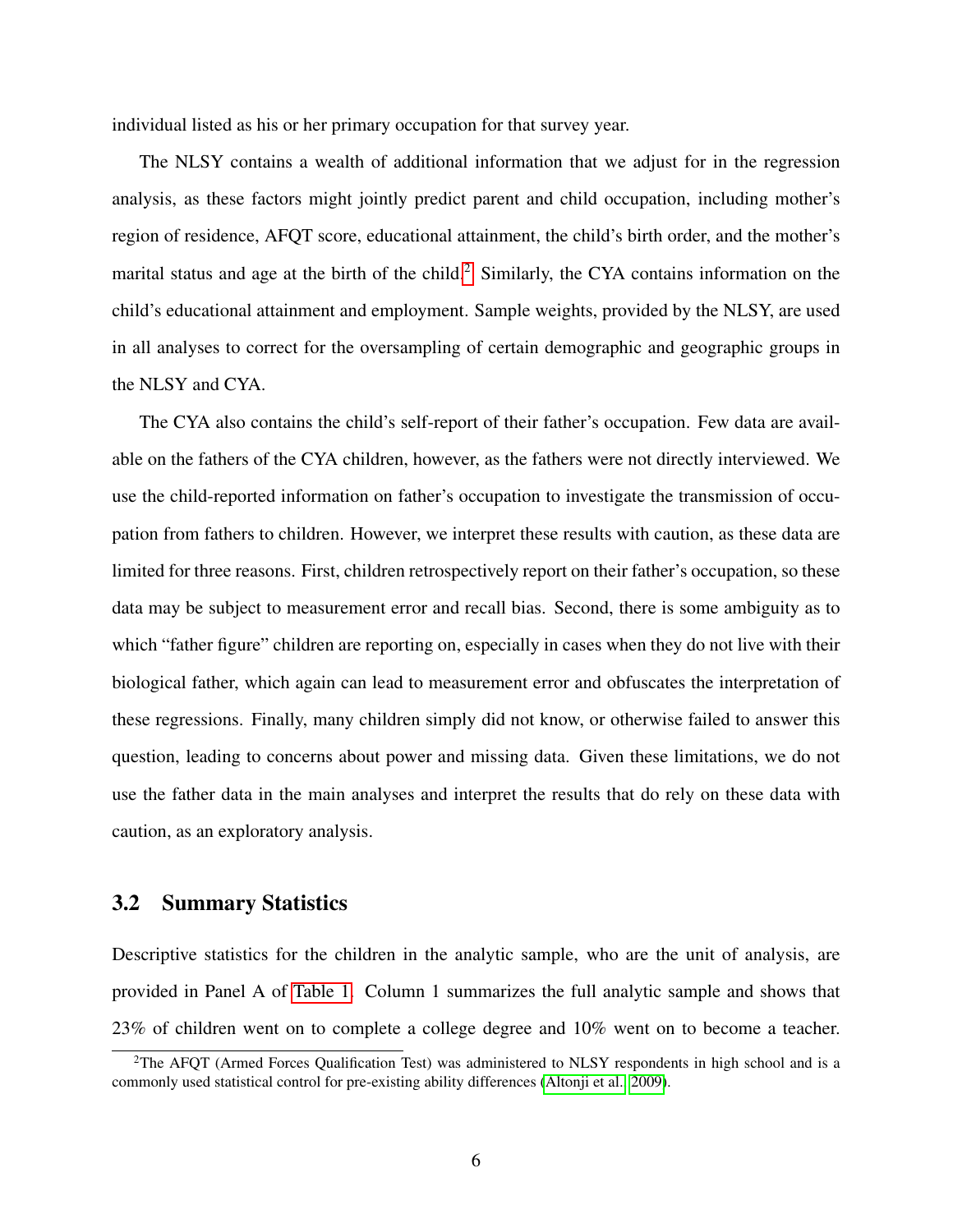The sexes are approximately evenly represented. The sample is 19% black, 72% white, and 8% Hispanic.

Given the over-representation of women and whites in the teaching force, columns 2-6 of Table [1](#page-23-0) summarize the sample separately by sex and race/ethnicity. Columns 2 and 3 compare daughters and sons of the NLSY mothers. Consistent with the well documented reversal of gender gaps in educational attainment [\(Bailey and Dynarski, 2011\)](#page-20-13), daughters were six percentage points (30%) more likely to complete a four-year college degree than sons. Daughters were also ten percentage points (200%) more likely to be teachers than sons, again consistent with the strong female presence in teaching. There are no differences in the racial makeup of the female and male subsamples, which is intuitive given that boys and girls grow up in the same households. Comparing across race in columns 4-6, we see that whites have significantly higher college completion rates, but are only one percentage point more likely to be a teacher, than blacks and Hispanics.

Columns 7 and 8 report means for children who went on to be teachers and non-teachers, respectively. The majority, but not all, of teachers obtained a college degree. 73% of the teachers were female, which is in line with other national estimates of the gender composition of the teaching force. Similarly, 75% of teachers were white, while only 17% and 8% of teachers were black and Hispanic, respectively. Finally, columns 9 and 10 report means for the children of teachers and non-teachers, respectively. The paper's main result, that teachers beget teachers, is apparent: 19% of the children of teachers go on to become teachers, compared to only 8% of the children of nonteachers. This difference is statistically significant at traditional confidence levels and consistent with the regression results presented in section [4.](#page-11-0)

Panel B of [Table 1](#page-23-0) similarly summarizes the unique the mothers in the analytic sample. Column 1 shows that 14% of mothers completed a college degree and 17% ever worked as a teacher. The racial make-up of the mothers sample is similar to that for children; the slight differences are due to racial differences in birthrates of the mothers. Columns 4-6 report means separately for black, white, and Hispanic mothers, respectively. White mothers were more likely to have a college degree, to be a teacher, and to be married than their non-white counterparts. They also had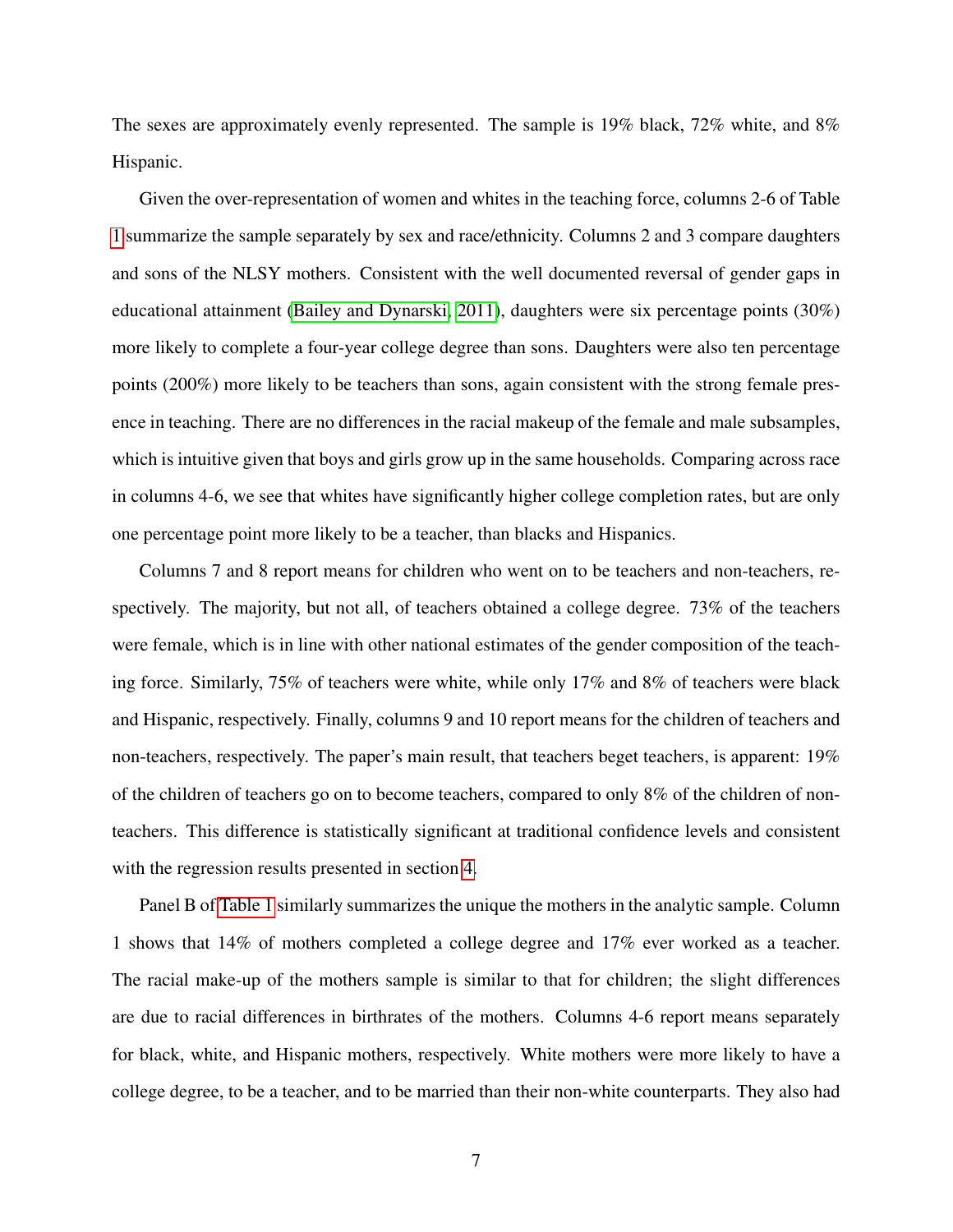significantly higher AFQT scores. Finally, columns 9 and 10 report means separately for mothers who were and were not teachers, respectively. Teachers were significantly more likely to hold a college degree, had higher AFQT scores, and were more likely to be married.

#### 3.3 Methods

We adapt a standard model of intergenerational mobility [\(Solon, 1999\)](#page-21-12) as follows:

<span id="page-10-0"></span>
$$
T_{ij} = \rho T_j + \beta X_{ij} + u_{ij},\tag{1}
$$

where i and j index children and mothers, respectively,  $T$  is a binary variable indicating whether the individual was ever a teacher,  $X$  is a vector of child and mother controls for gender, race, region of residence, mother's AFQT score, and mother's marital status at birth.  $\rho$  is the parameter of interest, which represents the intergenerational correlation coefficient of occupation. We test for heterogeneity in  $\rho$  by augmenting equation [\(1\)](#page-10-0) to include interactions between  $T_j$  and elements of  $X_{ij}$ . We also probe the sensitivity of the results to the exact specification of  $X_{ij}$ . Robust standard errors are clustered by mother to account for within-family correlation in the idiosyncratic error  $u$ , as multiple children may be born to the same mother. We estimate the linear probability model described in equation [\(1\)](#page-10-0) by OLS, though verify in Appendix Table [A2](#page-31-0) that the main findings are robust to specifying the right hand side of equation [\(1\)](#page-10-0) as the linear index of a logit model that accounts for the binary nature of the dependent variable. Given the similarity between the OLS and logit estimates, we prefer the OLS estimates because they facilitate straightforward inclusion and interpretation of interaction terms [\(Ai and Norton, 2003\)](#page-20-14).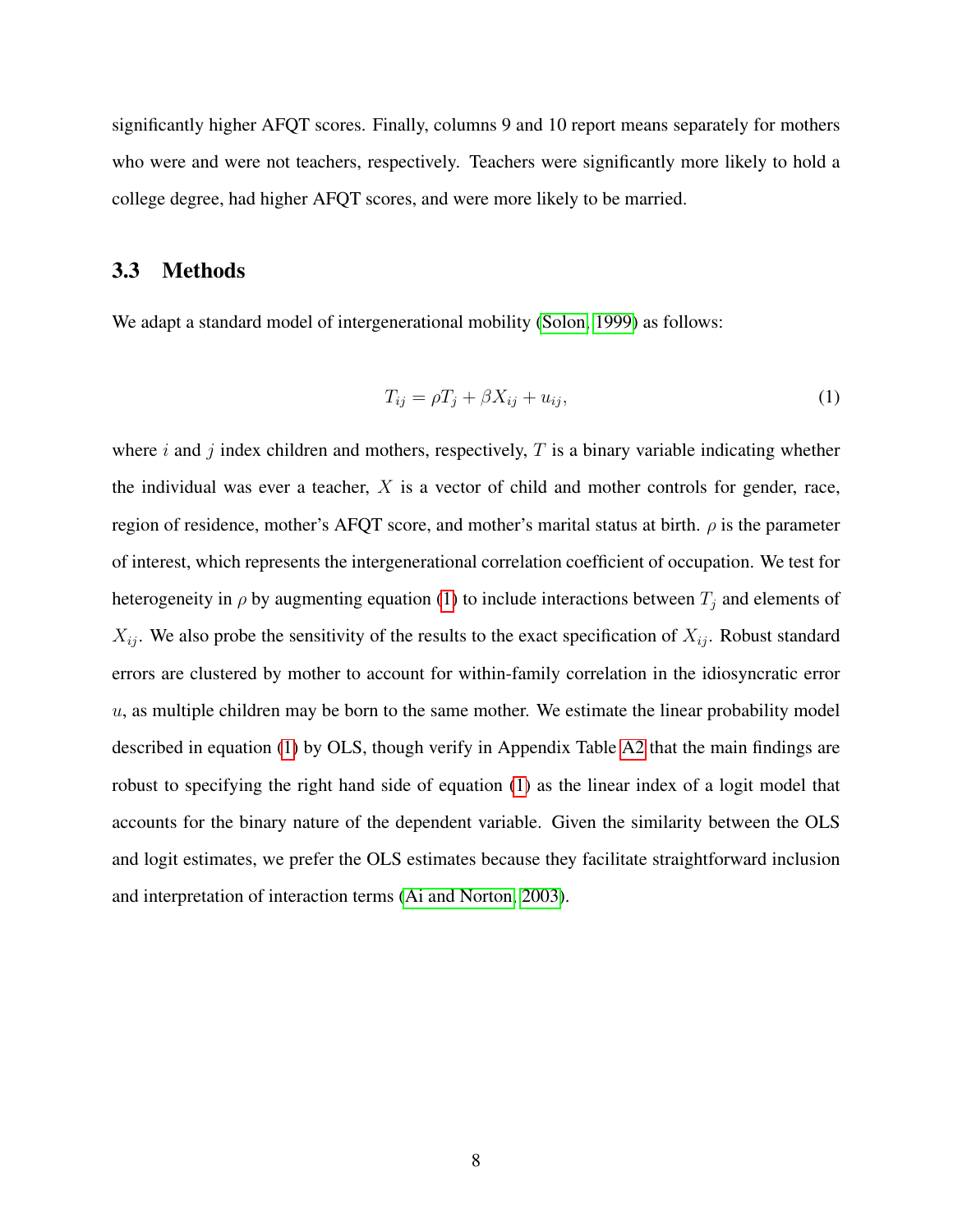## <span id="page-11-0"></span>4 Results

### 4.1 Transmission of teaching

Column 1 of [Table 2](#page-24-0) reports estimates of the baseline model (equation [1\)](#page-10-0). Subsequent columns augment equation (1) with interaction terms that allow the intergenerational correlation coefficient to vary by child sex and race. All models control for the full set of socio-demographic controls described in section [3.1.](#page-7-1) Appendix Table [A2](#page-31-0) reports analogous estimates of logit models and confirms that that the results are not driven the choice of a linear model.

Column 1 shows that children of teachers are nine percentage points more likely than the children of non-teachers to enter teaching. This relationship is strongly statistically significant, similar to the raw difference observed in Table [1,](#page-23-0) and constitutes a 110% increase from the base rate among the children of non-teachers. Estimated coefficients on the demographic controls indicate that conditional on the mother being a teacher, white children are slightly less likely to become teachers than their non-white counterparts and daughters are significantly more likely to become teachers than sons.

The model estimated in column 2 allows the intergenerational transmission of teaching to vary by child sex. The estimate of  $\rho$  is 0.07, slightly smaller than the baseline estimate in column 1, though remains strongly statistically significant and suggests that the sons of female teachers are significantly more likely to become teachers than the sons of non-teachers. The interaction between mother-teacher and daughter is positive, and at 0.04 is large in size relative to the base effect of 0.07, suggesting that the transmission of teaching from mother to daughter is almost 60% stronger than that from mother to son. However, the interaction term is imprecisely estimated and indistinguishable from zero at traditional confidence levels, which might be due to the relatively small share of sons who become teachers. Nonetheless, it is intuitive and consistent with theory that the relationship between mother and daughter occupational choice is stronger than that between mothers and sons.

Column 3 similarly allows the effect to vary by race/ethnicity, interacting the mom-teacher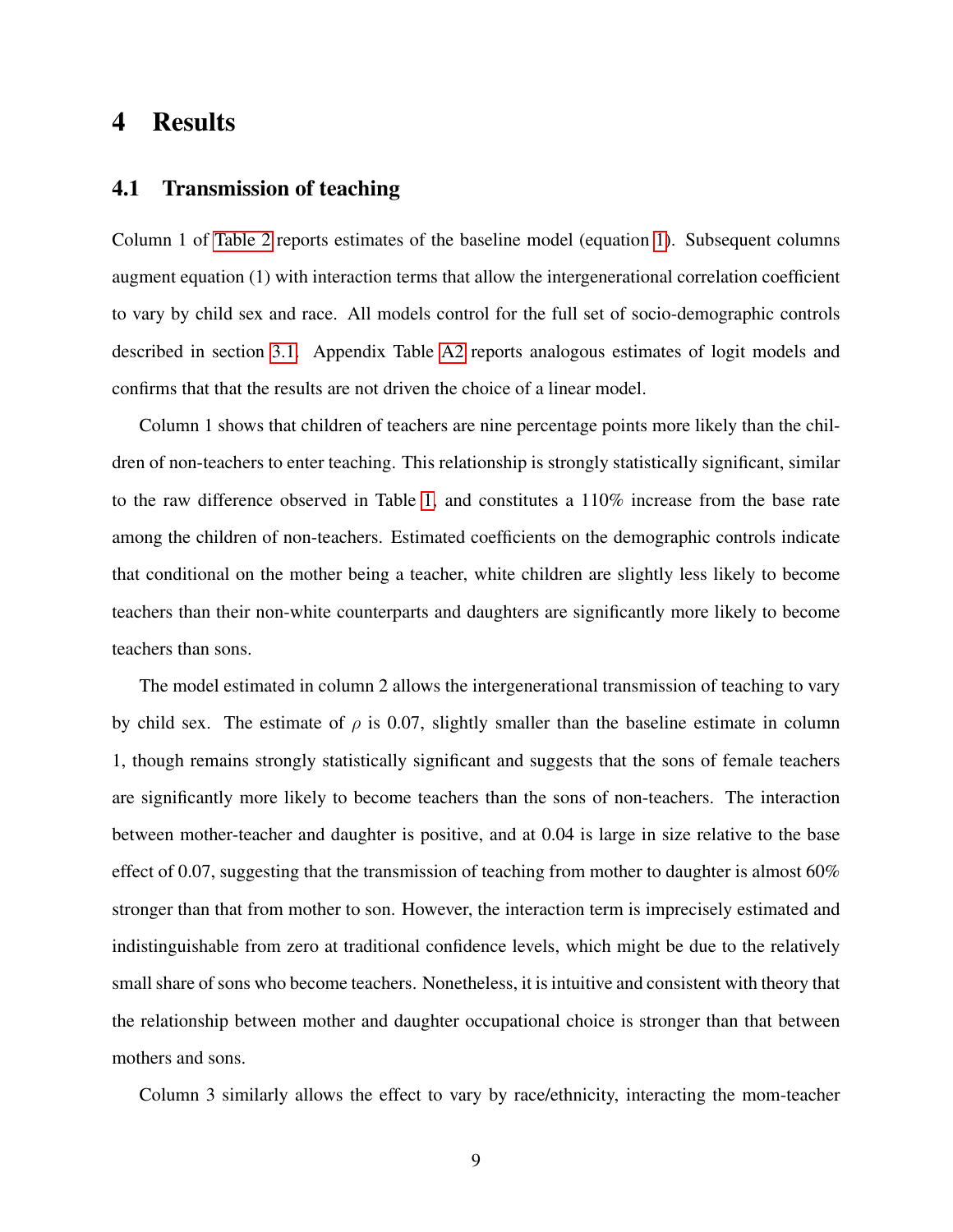indicator with black and Hispanic indicators (white is the omitted reference group). This model assumes the transmission rate does not vary by child sex. Here, we see that the base (white) transmission rate is about 0.10 and remains strongly statistically significant. The black interaction term is negative, large in size relative to the base rate, and marginally statistically significant. This suggests a much smaller average transmission rate among black mother-child pairs of about 0.04. It is still positive, though less than half the size of the transition rate among whites. The Hispanic interaction term is large and positive, suggesting an even larger average transmission rate than observed for white mother-child pairs, though this interaction term is also imprecisely estimated and only on the margin of being statistically significant.

To this point, columns 1-3 of Table [2](#page-24-0) provide strong evidence of positive, strong persistence of teaching across generations for both sons and daughters and for children of all racial and ethnic backgrounds. However, given the strong female presence in the teaching profession, it is possible that transmission rates vary at the interaction of sex and race. Accordingly, column 4 incorporates both dimensions of heterogeneity together in a single model and includes triple interaction terms that allow transmission rates to simultaneously vary by sex and race. These results identify some important nuances missed by the more restrictive models estimated in columns 2 and 3, particularly with regard to the lower average transmission rate for Blacks observed in column 3. First, the daughter interaction term is now zero, which means that the transmission rate for white sons is the same as for white daughters and that the positive daughter effect seen in column two was driven by race-specific daughter effects. Second, the black interaction term remains negative, statistically significant, and is even larger in magnitude than the interaction term observed in column 3. Comparing the interaction term of -0.11 to the base estimate of 0.09 implies that there is essentially zero (or even negative) transmission of teaching from black mothers to black sons, which is troubling given the importance and under-representation of black male educators. Third, the triple teacher-daughter-black interaction term is positive, and though imprecisely estimated, about the same size as the negative teacher-black interaction. This means that the transmission rate for black daughters  $(0.09 - 0.11 + 0.10 = 0.08)$  is about the same as that for white children (0.09). Finally,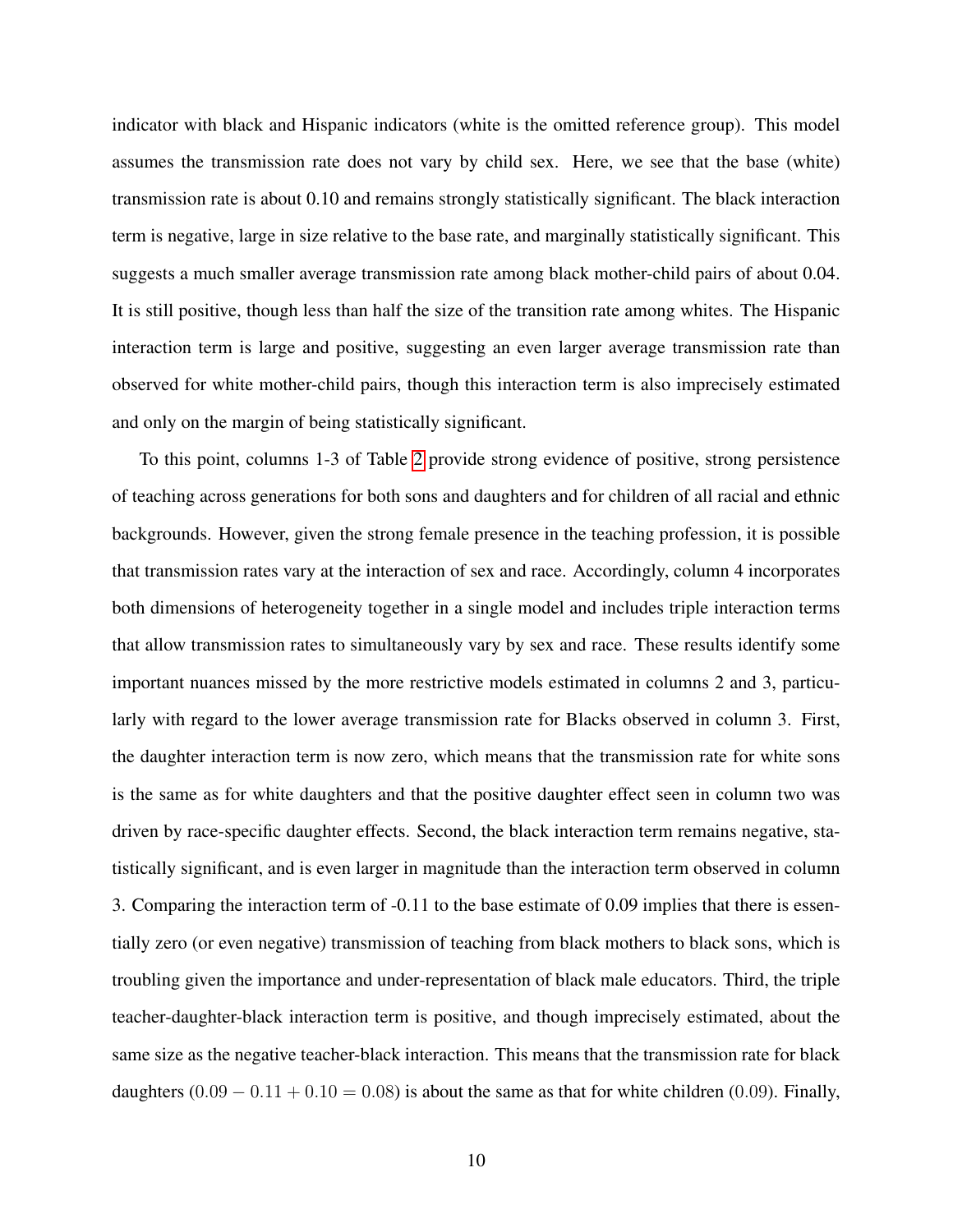the triple teacher-daughter-Hispanic interaction term is positive, twice as large as the base rate for whites, and statistically significant. This implies that the transmission of teaching from Hispanic mothers to daughters  $(0.09 - 0.03 + 0.20 = 0.26)$  is nearly three times that of whites  $(0.09)$ .

### 4.2 Transmission of related professions

In [Table 3,](#page-25-0) we estimate three separate versions of equation [\(1\)](#page-10-0) for the transmission of counseling, social work, and nursing. Column 1 reproduces the main result for teaching (Column 1 of Table [2\)](#page-24-0) to facilitate comparisons. We chose counseling and social work because the Occupational Information Network (O\*NET) classifies counseling and social work as the most frequent professions that former teachers move to.<sup>[3](#page-13-0)</sup> We chose nursing because it is typically regarded as a 'pink collar' job like teaching [\(Liben et al., 2001\)](#page-21-13). The transmission rate for each of these three occupations is positive, though only in one case (nursing) is it even marginally significant and in no case is it as strong as that of teaching: the children of counselors and nurses are two percentage points more likely to enter those professions than the children of non-counselors and non-nurses. This suggests that there is something unique about teaching, as there is relatively strong inter-generational transmission of the profession, even when compared to "similar" professions.

#### 4.3 Sensitivity analyses

To this point we have demonstrated that the children of teachers, specifically white children and black and Hispanic daughters, are significantly more likely to follow in their mother's footsteps and become teachers themselves than the children of mothers who work in other fields (or do not work at all). Moreover, there is not similar transmission of other, related occupations. Given this striking result, we now conduct a series of sensitivity analyses to verify the robustness of this result. [Table 4](#page-26-0) reports a number of such sensitivity analyses.

The first three columns of [Table 4](#page-26-0) consider different rules for selecting the analytic sample. First, recall that observations with missing data on mother's education were dropped from the an-

<span id="page-13-0"></span><sup>3</sup>We thank Marigee Bacolod for suggesting the use O\*NET classifications to identify similar professions.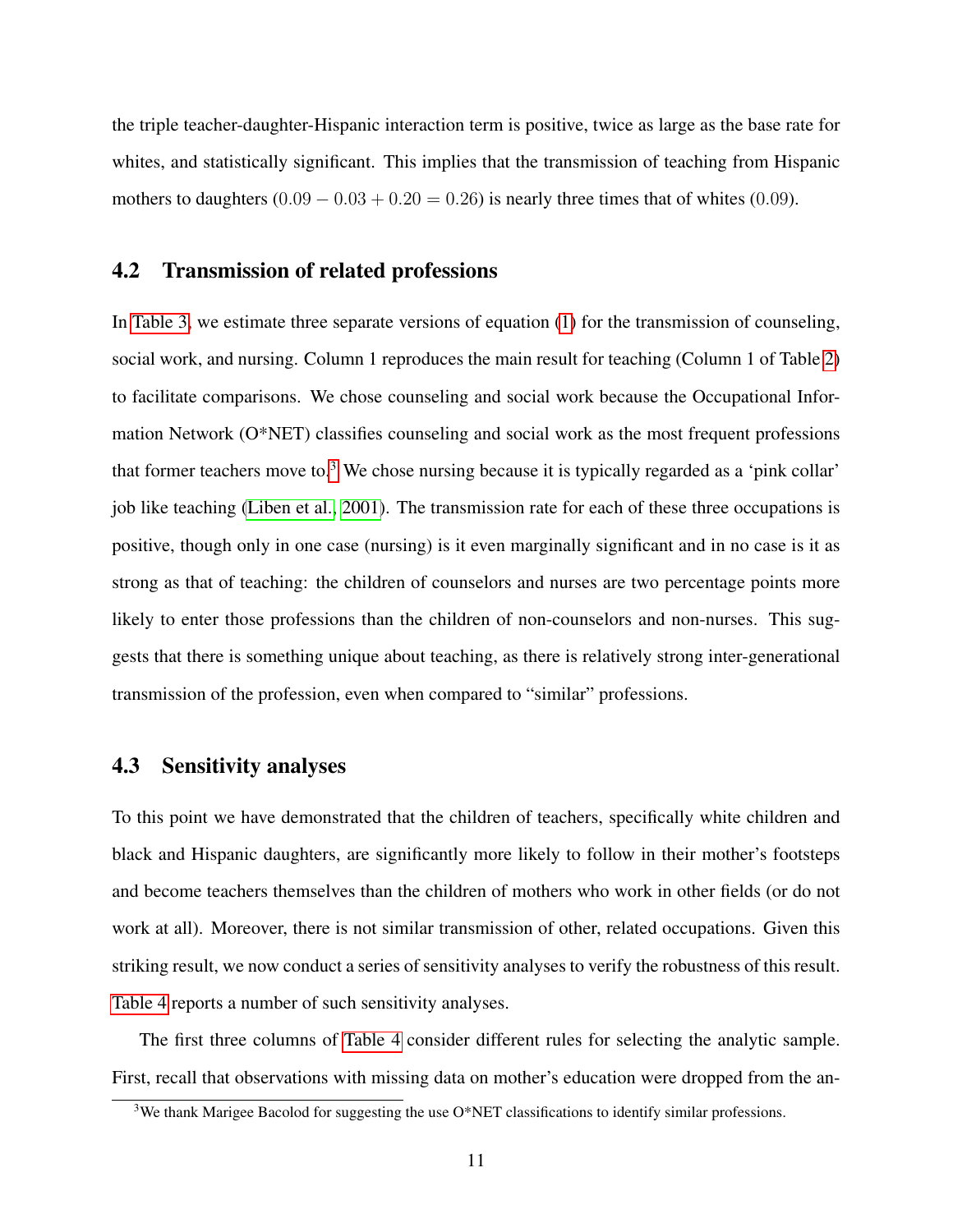alytic sample. In column 1 we re-incorporate these children in the analytic sample and include a separate indicator for "missing mom's occupation." Note that only about 60 children are added, as the majority of cases that are missing mother's education are also missing the child's occupation. Nonetheless, it is reassuring to see that main result, a point estimate of 0.09 that is strongly significant, is robust to including these children in the analytic sample.

Second, in column 2 we re-estimate the baseline model (equation [1\)](#page-10-0) on the full analytic sample, sans the age-25 age filter. The motivation here is that teachers begin teaching before age 25, and do so at different ages, so there is no one "correct" age filter. Removing the age filter altogether is incorrect as well, since there are certainly some children in the sample who are too young to be teaching. It is reassuring, then, that even when no age filter is applied the resulting estimate of  $\rho$  is only slightly attenuated, as expected, but remains positive, strongly statistically significant, and of similar magnitude (0.07). Intuitively, in results not reported here, the estimate of  $\rho$  monotonically decreases as the age filter is relaxed, so 0.07 can be viewed as a lower bound for  $\rho$ .

Third, column 3 shows that the basic result is robust to excluding the controls included in the baseline model. This is important for two reasons: it includes the roughly 200 observations for whom AFQT scores are missing and shows that the result is robust to excluding the sociodemographic controls. The latter suggests that estimates of  $\rho$  reflect real occupational transmission that are not confounded by other household characteristics that jointly predict both child's and mother's selection into teaching. This is not to say that  $\rho$  has a strict causal interpretation, as it is fundamentally a descriptive parameter, but rather that the correlation between child's and mother's entry into teaching is not entirely spurious.

The remaining columns of [Table 4](#page-26-0) consider various dimensions of heterogeneity in occupational transmission rates. Column 4 shows that the estimated transmission rate is the same among college-educated mothers as it is in the full sample, which suggests that the transmission of teaching is neither mediated nor moderated by mother's educational attainment. Column 5 augments the baseline model (equation [1\)](#page-10-0) to include an indicator for whether the child is an only child and its interaction with the mom-teacher indicator. The estimate of  $\rho$  is unchanged and the interaction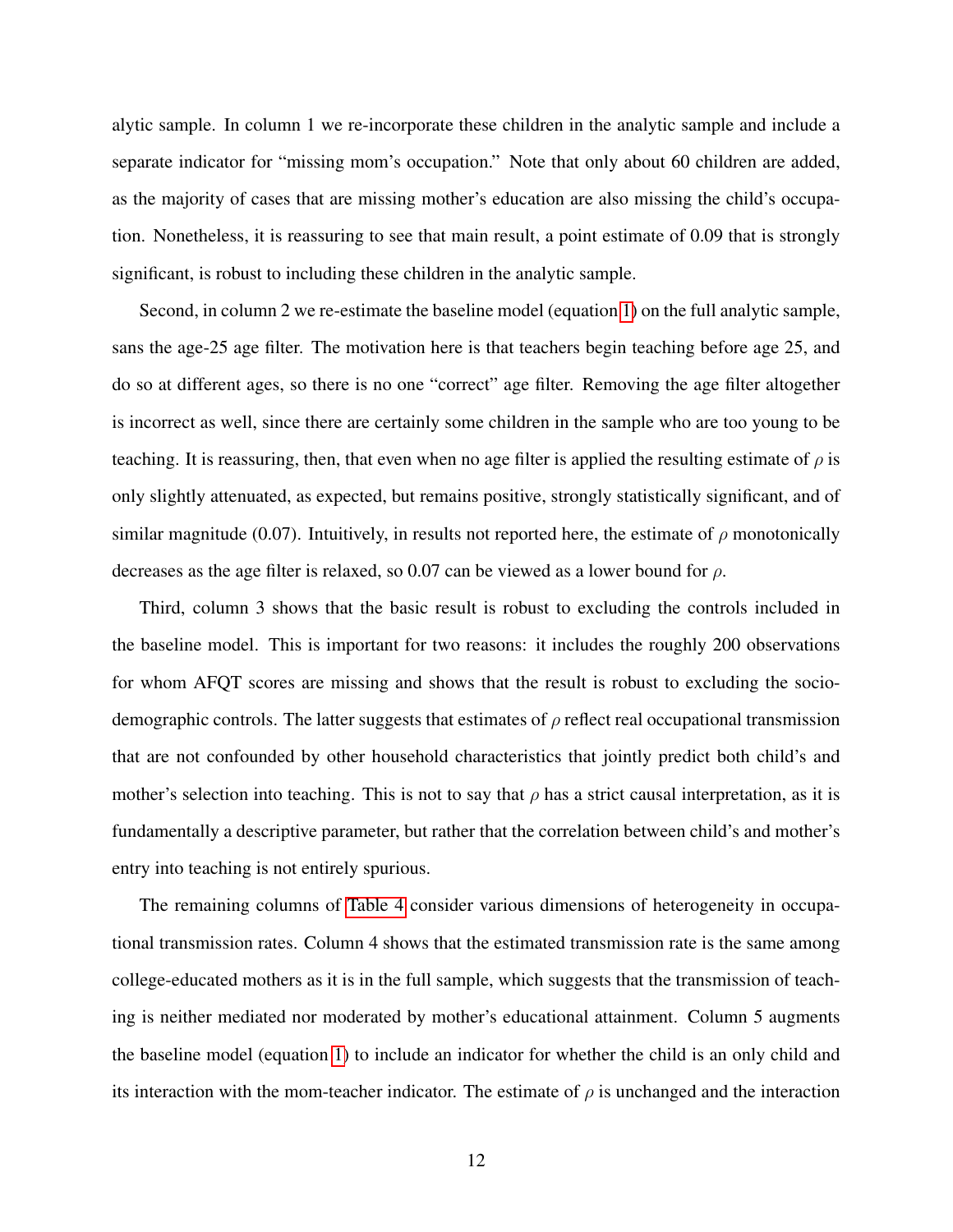term is small and insignificant, which suggests that the transmission of teaching is neither mediated nor moderated by the presence of household siblings.

Column 6 further augments the baseline model to also allow the transmission rate to vary by the mother's marital status. We define a single mothers as having not been married at the time of their first birth. The interaction term is negative and marginally significant, suggesting that married mothers are more likely to pass along the teaching profession to their children than are teachers who are single mothers. This is perhaps counter intuitive, as the absence of a partner (and absence of the influence of the partner's profession) might be expected to strengthen the occupational transmission of single mothers. However, any such effect is dominated by other factors, perhaps by the myriad difficulties than single parents face. For example, single parents might have less time to discuss their jobs with children and children of single parents might be less likely to attend college and achieve other credentials necessary to enter the teaching profession. This result is suggestive of potential mechanisms and merits further study.

Finally, column 7 further augments the model in column 6 to also allow occupational transmission rates to vary by region. This is motivated by recent work that finds intergenerational mobility varies by region [\(Chetty et al., 2014b\)](#page-20-5). The NLSY defines current region of residence as South, North Central (Midwest), North East, and West. We created five mutually exclusive region dummies: one for each of the four NLSY-defined regions and a fifth (omitted reference group) for individuals who moved between regions. No systematic patterns are observed by region, though the transmission of teaching seems to be strongest in the Midwest and weakest in the Northeast. However, we are unable to examine differences across finer-grained areas, such as commuting zones, as in [\(Chetty et al., 2014a\)](#page-20-6), which may be more informative and an interesting area for future research, given the prevalence of racial and socioeconomic segregation in school enrollments [\(Owens et al., 2016\)](#page-21-14).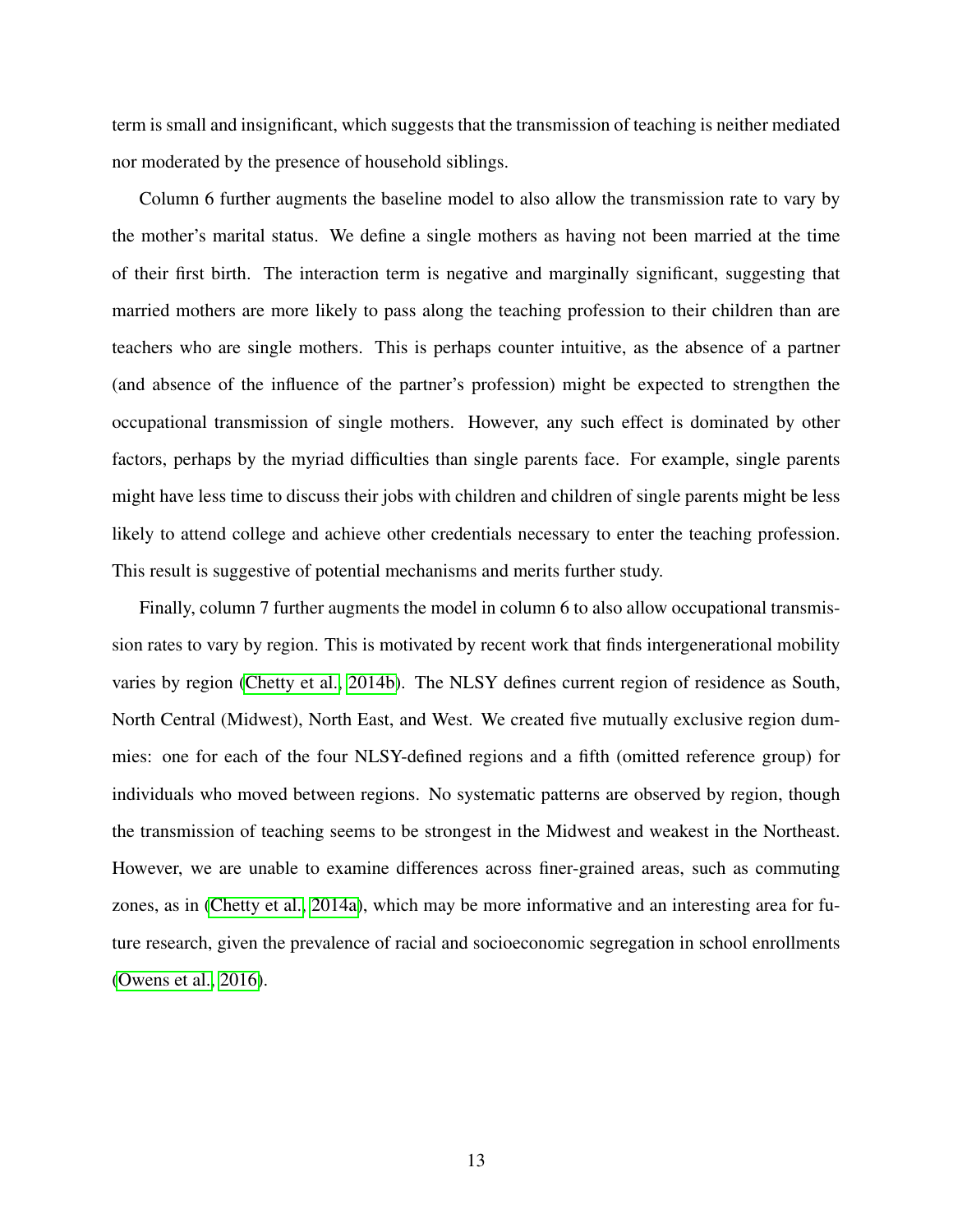### 4.4 Transmission of teaching from fathers

[Table 5](#page-27-0) uses the limited data on father's occupation to investigate the transmission of teaching from father to child. Recall from section [3.1](#page-7-1) that these data are limited in two ways: father's occupation is missing for more than half the sample and even when observed, is prone to measurement error. With those caveats in mind, we estimate several variants of the baseline model (equation [1\)](#page-10-0) using these data.

Columns 1-3 exclude observations that are missing father's occupation. Column 1 replicates the baseline model and shows that in this restricted sample, the transmission from mother to child remains similar in magnitude (0.07) to that found in the full sample and is strongly statistically significant. Column 2 augments this baseline model to also include an indicator equal to one if the father was a teacher, and zero otherwise. The coefficient on the mom-teacher indicator is unaffected by the inclusion of the dad-teacher indicator. The coefficient on the dad-teacher indicator is positive and twice as large as that on the mom-teacher indicator, but is imprecisely estimated. The imprecision might owe to both measurement error in the child-reported data on father's occupation and the relatively small share of fathers who are teachers. Nonetheless, this suggests that teaching might be transmitted across generations by mothers *and* fathers. Finally, column 3 considers whether there is a multiplicative effect of *both* parents being teachers on the child's entry into teaching. It appears not, as the indicator for both parents is negative and imprecisely estimated. Taken at face value, the children of two teachers are 11 percentage points  $(0.11 = 0.07 + 0.21 - 0.17)$  more likely to become teachers than the children of non-teachers, which is not significantly different from the seven percentage point effect of the mother being teacher, as neither the father-teacher nor the two-teacher indicator is significantly different from zero.

The sample used in columns 1-3 is endogenously selected, of course, so it might not represent the full sample. Accordingly, the remainder of the table uses the full sample and adds an indicator for children whose father's occupation data are missing. Column 4 replicates the baseline model (equation [1\)](#page-10-0), including the dad-missing and dad-teacher indicators, and replicates the main result of an estimate of  $\rho = 0.09$ . Like in column 2, the dad-teacher indicator is large and positive, but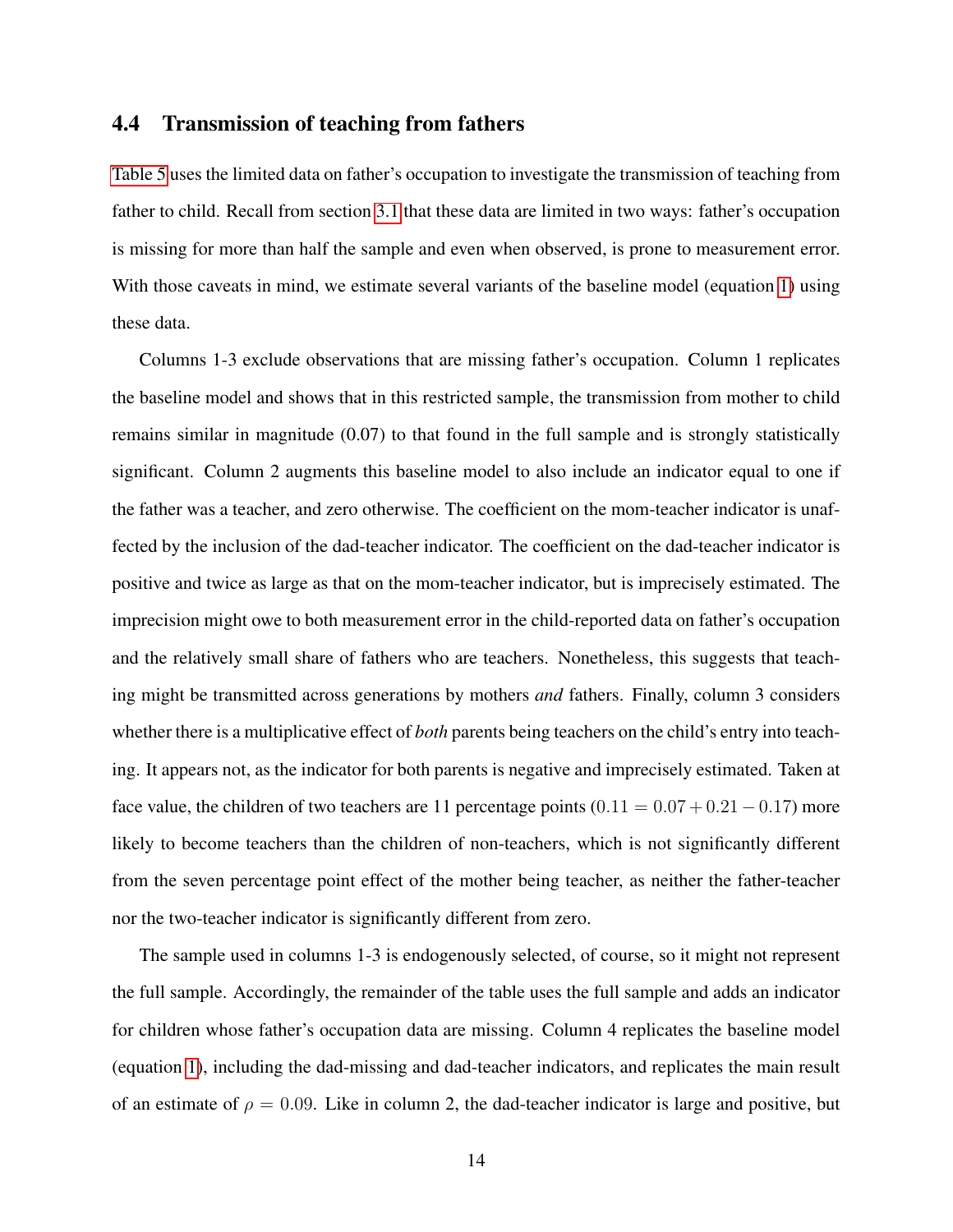imprecisely estimated. Again this suggests that the main result for the transmission of mother's occupation being robust to controlling for the father's presence and occupation, and that having a teacher father might increase the likelihood that a child enters teaching. Column 5 allows again for a multiplicative effect of *both* parents being teachers. Once again, the indicator for both parents is negative and imprecisely estimated. Taken at face value, the children of two teachers are 10 percentage points  $(0.10 = 0.09 + 0.21 - 0.20)$  more likely to become teachers than the children of non-teachers, which is not significantly different from the nine percentage point effect of the mother being teacher, as neither the father-teacher nor the two-teacher indicator is significantly different from zero.

Finally, columns 6 and 7 restrict the sample to sons, to see whether the effect of the father being a teacher matters more for sons than for daughters. Column 6 shows that for sons, hold constant the mom's occupation, having a father who is a teacher increases the likelihood of the son becoming a teacher by 20 percentage points, which is three times as large as the effect of the mother being teacher, and is marginally statistically significant. This suggests that any effect of the father being a teacher on the child's entry into teaching is entirely driven by the occupational choices of male children. This runs counter to the effect of the mother being teacher, which seems to have equal effects on sons and daughters, at least among white children. Finally, Column 7 includes the interaction term that allows for a multiplicative effect of both parents being teachers. Like in the full sample, the interaction term is negative, but this time it is marginally significant and effectively undoes the large father effect. Specifically, children of two teachers are 12 percentage points  $(0.11 = 0.08 + 0.38 - 0.34)$  more likely to become teachers than the children of nonteachers, which is larger than the effect of having only a mother teacher, but smaller than the father-only effect of 0.38. The reason for this counter-intuitive result is unclear and merits further investigation. One possibility is that when the father is the only teacher in the household, or the only parent, this occupation is stickier for sons and the perceived "feminization" of teaching is lessened. Alternatively, this could be driven by outliers in a small cell size, as only twenty children had parents who were both teachers.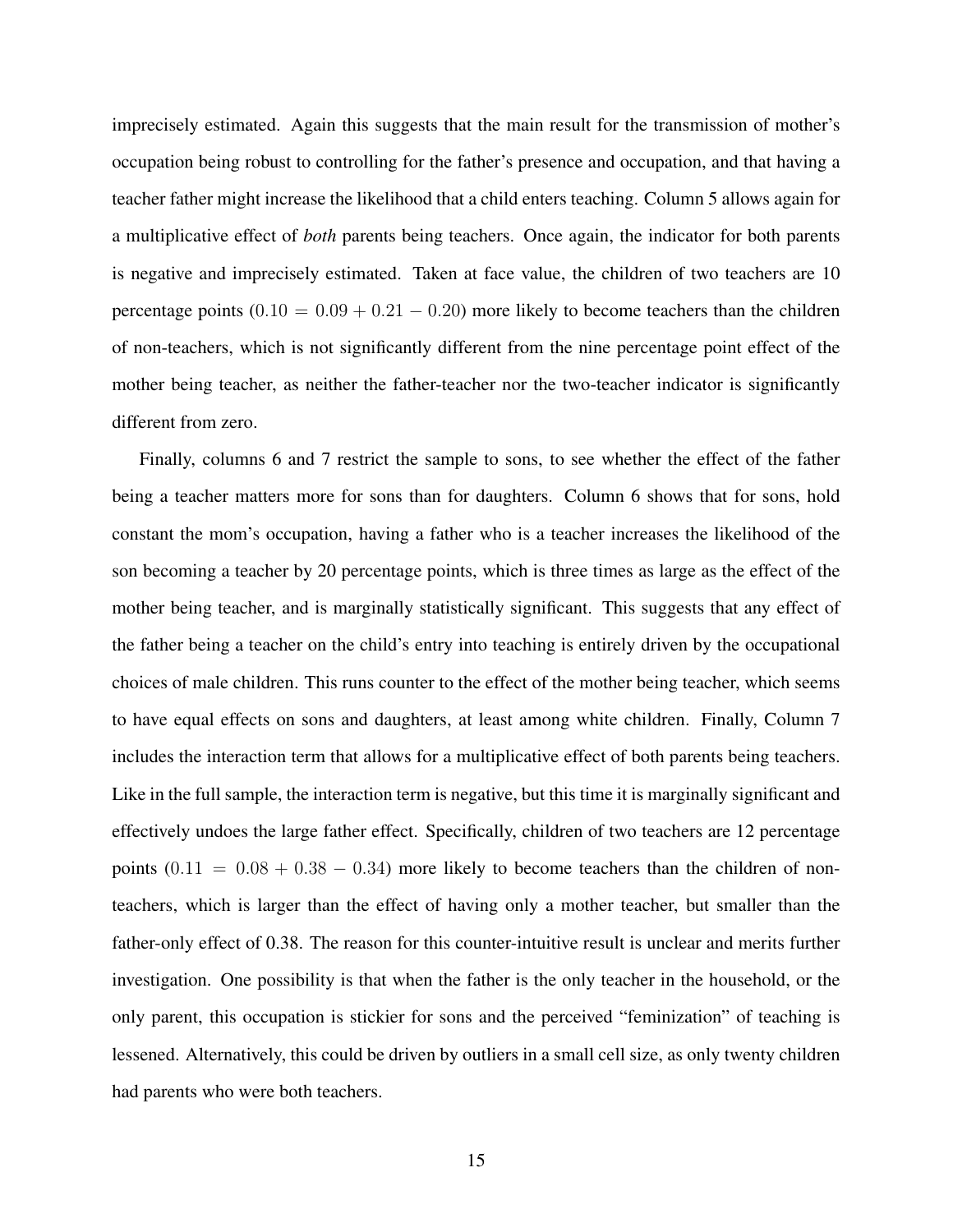## 5 Discussion

We provide novel evidence on the intergenerational transmission of teaching. Nationally representative data from the NLSY-79 cohort shows that the children of teachers were 9 percentage points (110%) more likely to go on to become teachers than the children of non-teachers. This result is robust to a number of modeling and coding choices, and is unlikely to be entirely driven by unobserved factors that jointly determine mothers' and children's entry into teaching. The transmission of teaching from mother to child is 60% larger for daughters, but this simply difference masks important racial variation in the transmission of teaching: the transmission rate is about the same for white sons, white daughters, and black daughters. However, there is essentially zero transmission of teaching from black mothers to their sons, while the transmission from Hispanic mothers to their daughters is even stronger than that seen for white children and black daughters.

These findings corroborate qualitative work by [Schutz et al.](#page-21-15) [\(2001\)](#page-21-15) who found that around 10% of pre-service teachers cited encouragement from parents or family members in their decision to become a teacher. These results are mostly consistent with the sex-role hypothesis, as we found suggestive evidence of father-son transmission as well as mother-daughter transmission. The bottom line is that while parents' occupation does not fully explain entry into teaching, it does shed light on one channel through which people enter teaching. But why? Does the transmission of teaching occur because of parental pressure, network membership, information and choice set, or a combination of factors? It would be fruitful for future mixed-methods research to investigate the channels through which this sort of intergenerational transmission occurs, as it has important implications for the recruitment of a diverse teaching force and teacher recruitment more generally.

The current study, and the NLSY-79 data, have some additional limitations that merit mention. The data cover one birth cohort, which limits our ability generalize these results to more recent cohorts. For this reason, it would be useful to future research to use more recent data, such as the NLSY-97 or the Panel Study of Income Dynamics (PSID). Also, the data on father's occupation is of limited quality, which again highlights the usefulness of replicating this type of research in another data set, such as the PSID.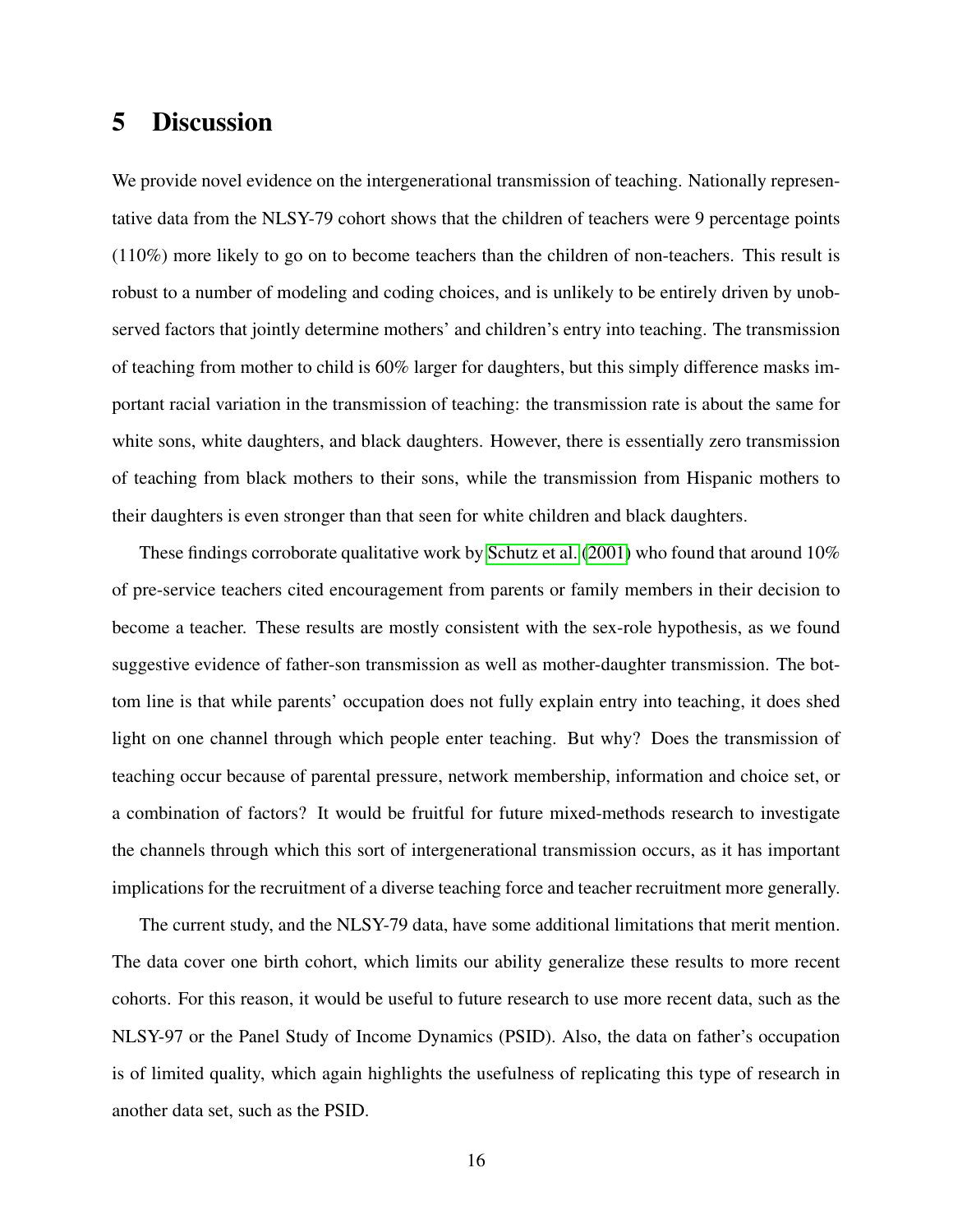In closing, we note that this study adds to the literatures on intergenerational mobility and teacher labor supply by providing novel evidence that entry into the teaching profession is transmitted from mother to child. That transmission rates are approximately equal for white sons and daughters and black daughters explains part of the persistence of the racial and gender composition of the teaching force, in which males and blacks are underrepresented. Aside from issues of demographic representation, it is not obvious whether this type of transmission is good or bad for the overall quality of the teaching force, as answering this question depends on understanding the reasons that such transmission occurs (e.g., is it due to network effects or the transmission of a passion for teaching). Future work would do well to explore the underlying mechanisms, and to directly test whether the children of teachers are more effective in the classroom than the children of nonteachers, or even whether *effective* teaching is transmitted across generations. The latter question could be tested using value-added measures in a large district or state in which administrative data covers multiple generations.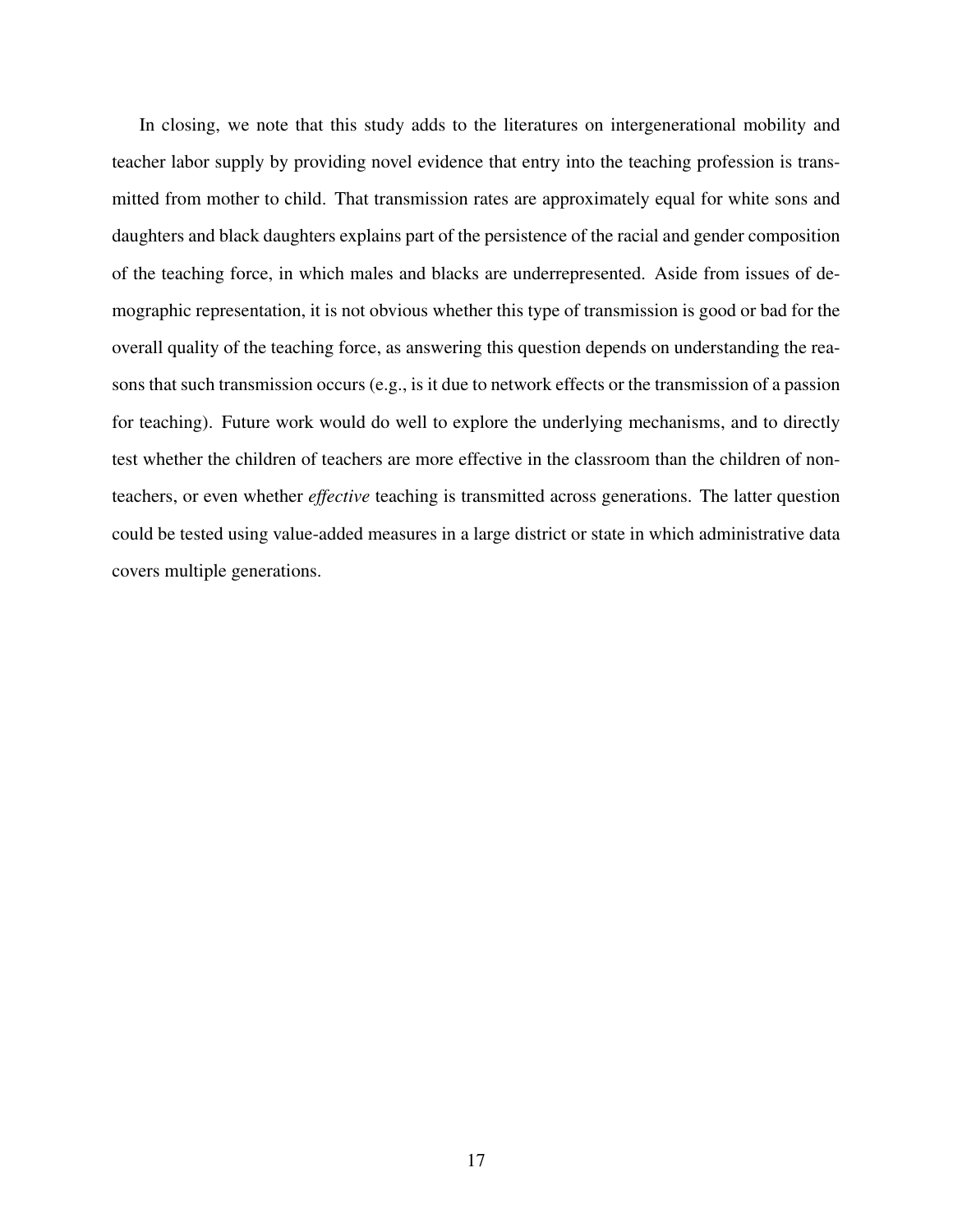## References

- <span id="page-20-14"></span>Ai, Chunrong and Edward C. Norton, "Interaction terms in logit and probit models," *Economics Letters*, 2003, *80* (1), 123–129.
- <span id="page-20-12"></span>Altonji, Joseph G., Prashant Bharadwaj, and Fabian Lange, "Constructing AFQT Scores that are Comparable Across the NLSY79 and the NLSY97," 2009.
- <span id="page-20-10"></span>Anderson, Walfred A., *The Transmission of Farming as an Occupation*, Cornell University Agricultural Experiment Station: Ithaca, NY, 1941.
- <span id="page-20-3"></span>Bacolod, Marigee, "Who teaches and where they choose to teach: College graduates of the 1990s," *Educational Evaluation and Policy Analysis*, 2007, *29* (3), 155–168.
- <span id="page-20-2"></span>Bacolod, Marigee P., "Do alternative opportunities matter? The role of female labor markets in the decline of teacher quality," *The Review of Economics and Statistics*, 2007, *89* (4), 737–751.
- <span id="page-20-13"></span>Bailey, Martha J. and Susan M. Dynarski, "Gains and gaps: Changing inequality in US college entry and completion," Technical Report, National Bureau of Economic Research 2011.
- <span id="page-20-8"></span>Black, Sandra E. and Paul J. Devereux, "Recent developments in intergenerational mobility," Technical Report, National Bureau of Economic Research 2010.
- <span id="page-20-7"></span> $\ldots$ , and Kjell G. Salvanes, "Why the apple doesn't fall far: Understanding intergenerational transmission of human capital," *American Economic Review*, 2005, *95* (1), 437–449.
- <span id="page-20-11"></span>Blau, Peter M. and Otis D. Duncan, "The American occupational structure," 1967.
- <span id="page-20-4"></span>Chadwick, Laura and Gary Solon, "Intergenerational income mobility among daughters," *American Economic Review*, 2002, *92* (1), 335–344.
- <span id="page-20-6"></span>Chetty, Raj, Nathaniel Hendren, Patrick Kline, and Emmanuel Saez, "Where is the land of opportunity? The geography of intergenerational mobility in the United States," *The Quarterly Journal of Economics*, 2014, *129* (4), 1553–1623.
- <span id="page-20-5"></span> $\ldots, \ldots, \ldots$ , and Nicholas Turner, "Is the United States still a land of opportunity? Recent trends in intergenerational mobility," *American Economic Review*, 2014, *104* (5), 141–47.
- <span id="page-20-9"></span>Currie, Janet and Enrico Moretti, "Mother's education and the intergenerational transmission of human capital: Evidence from college openings," *The Quarterly Journal of Economics*, 2003, *118* (4), 1495–1532.
- <span id="page-20-0"></span>Dilworth, Mary E. and Marcus J. Coleman, "Time for a change: Diversity in teaching revisited," 2014.
- <span id="page-20-1"></span>Dolton, Peter J., "Teacher supply," *Handbook of the Economics of Education*, 2006, *2*, 1079– 1161.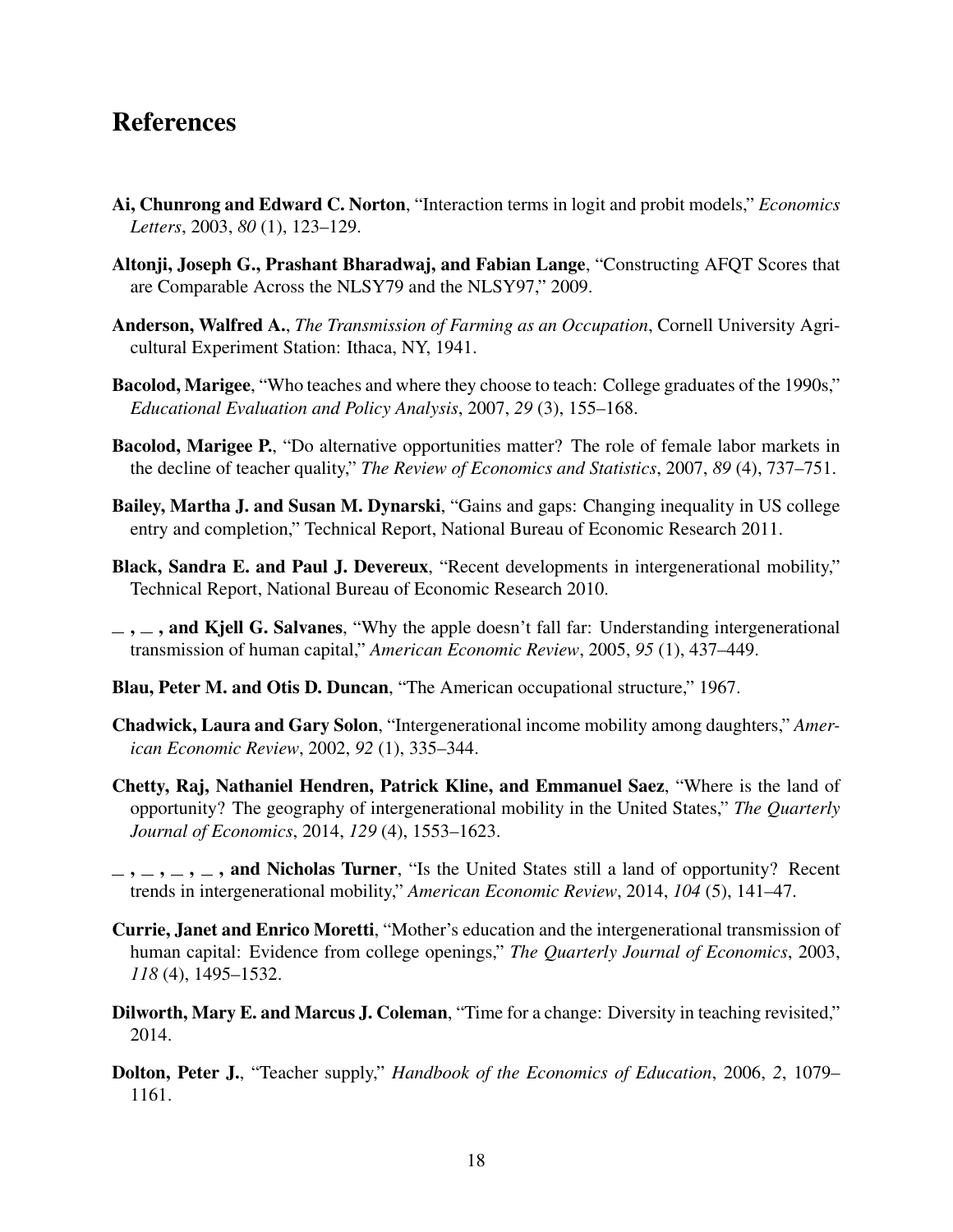- <span id="page-21-4"></span>Flyer, Fredrick and Sherwin Rosen, "The new economics of teachers and education," *Journal of Labor Economics*, 1997, *15* (1, Part 2), S104–S139.
- <span id="page-21-0"></span>Gershenson, Seth, Cassandra Hart, Joshua Hyman, Constance Lindsay, and Nicholas W. Papageorge, "The long-run impacts of same-race teachers," Technical Report, National Bureau of Economic Research 2018.
- <span id="page-21-5"></span>Grissom, Jason A. and Michelle Reininger, "Who comes back? A longitudinal analysis of the reentry behavior of exiting teachers," *Education Finance and Policy*, 2012, *7* (4), 425–454.
- <span id="page-21-1"></span>Guarino, Cassandra M., Lucrecia Santibanez, and Glenn A. Daley, "Teacher recruitment and retention: A review of the recent empirical literature," *Review of Educational Research*, 2006, *76* (2), 173–208.
- <span id="page-21-8"></span>Guryan, Jonathan, Erik Hurst, and Melissa Kearney, "Parental education and parental time with children," *Journal of Economic Perspectives*, 2008, *22* (3), 23–46.
- <span id="page-21-11"></span>Hansen, Michael and Diane Quintero, "World teachers' day: Lessons from teachers' time spent with their own children [blog post]," 2016.
- <span id="page-21-3"></span>Hanushek, Eric A., John F. Kain, and Steven G. Rivkin, "Why public schools lose teachers," *Journal of Human Resources*, 2004, *39* (2), 326–354.
- <span id="page-21-7"></span>Hout, Michael and Alexander Janus, "Educational Mobility in the United States since the 1930s," 2011.
- <span id="page-21-2"></span>Ingersoll, Richard, Lisa Merrill, and Daniel Stuckey, "Seven trends: The transformation of the teaching force," 2014.
- <span id="page-21-10"></span>Jr, Isaac McFarlin, "Do school teacher parents make a difference?," *Economics of Education Review*, 2007, *26* (5), 615–628.
- <span id="page-21-9"></span>Laband, David N. and Bernard F. Lentz, "Like father, like son: Toward an economic theory of occupational following," *Southern Economic Journal*, 1983, pp. 474–493.
- <span id="page-21-13"></span>Liben, Lynn S., Rebecca S. Bigler, and Holleen R. Krogh, "Pink and blue collar jobs: Children's judgments of job status and job aspirations in relation to sex of worker," *Journal of Experimental Child Psychology*, 2001, *79* (4), 346–363.
- <span id="page-21-14"></span>Owens, Ann, Sean F. Reardon, and Christopher Jencks, "Income segregation between schools and school districts," *American Educational Research Journal*, 2016, *53* (4), 1159–1197.
- <span id="page-21-15"></span>Schutz, Paul A., Kirsten C. Crowder, and Victoria E. White, "The development of a goal to become a teacher," *Journal of Educational Psychology*, 2001, *93* (2), 299.
- <span id="page-21-6"></span>Solon, Gary, "Intergenerational income mobility in the United States," *American Economic Review*, 1992, pp. 393–408.
- <span id="page-21-12"></span>, "Intergenerational mobility in the labor market," in "Handbook of Labor Economics," Vol. 3, Elsevier, 1999, pp. 1761–1800.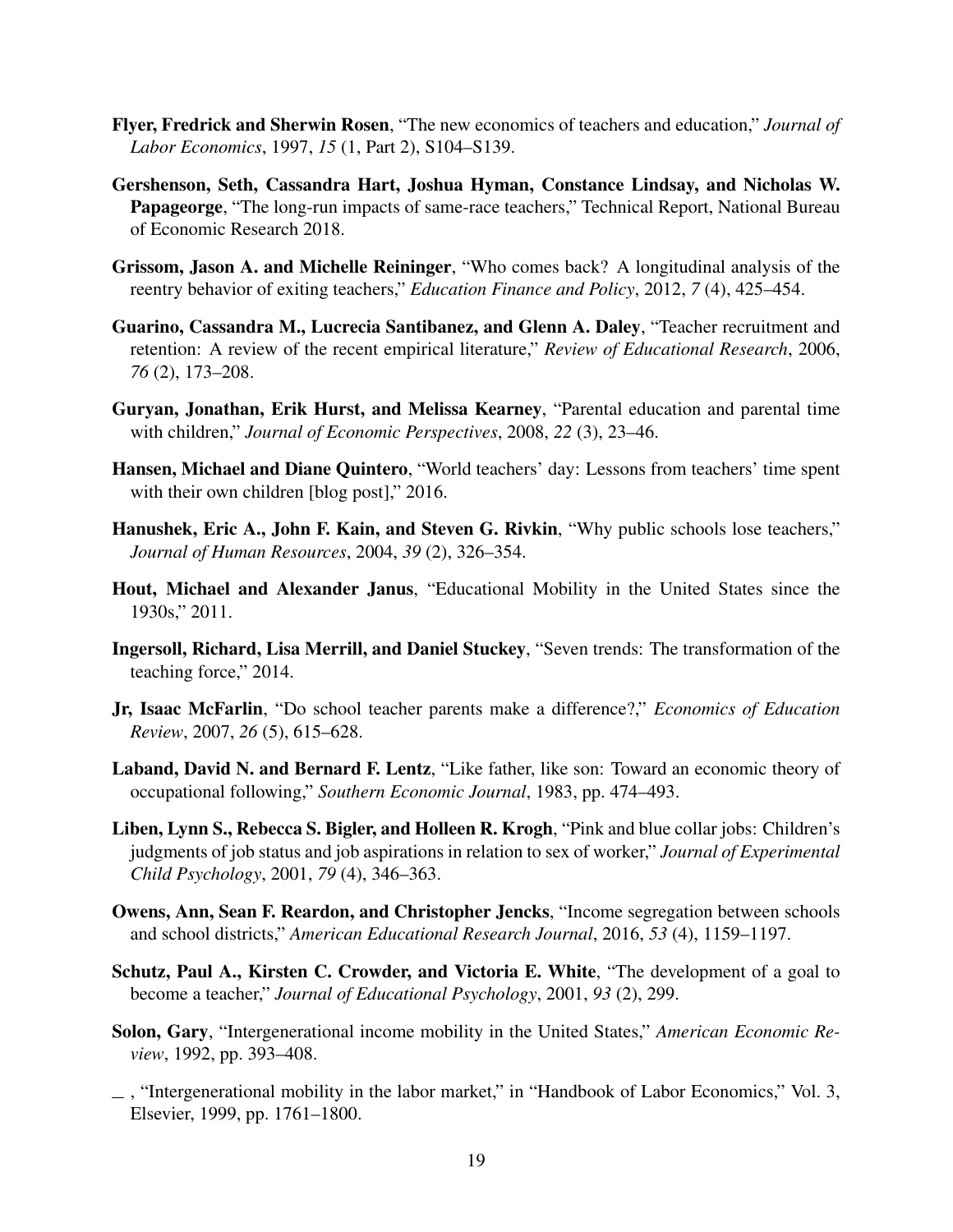<span id="page-22-1"></span>, "Cross-country differences in intergenerational earnings mobility," *Journal of Economic Perspectives*, 2002, *16* (3), 59–66.

<span id="page-22-0"></span>U.S. Department of Education, "The state of racial diversity in the educator workforce," 2016.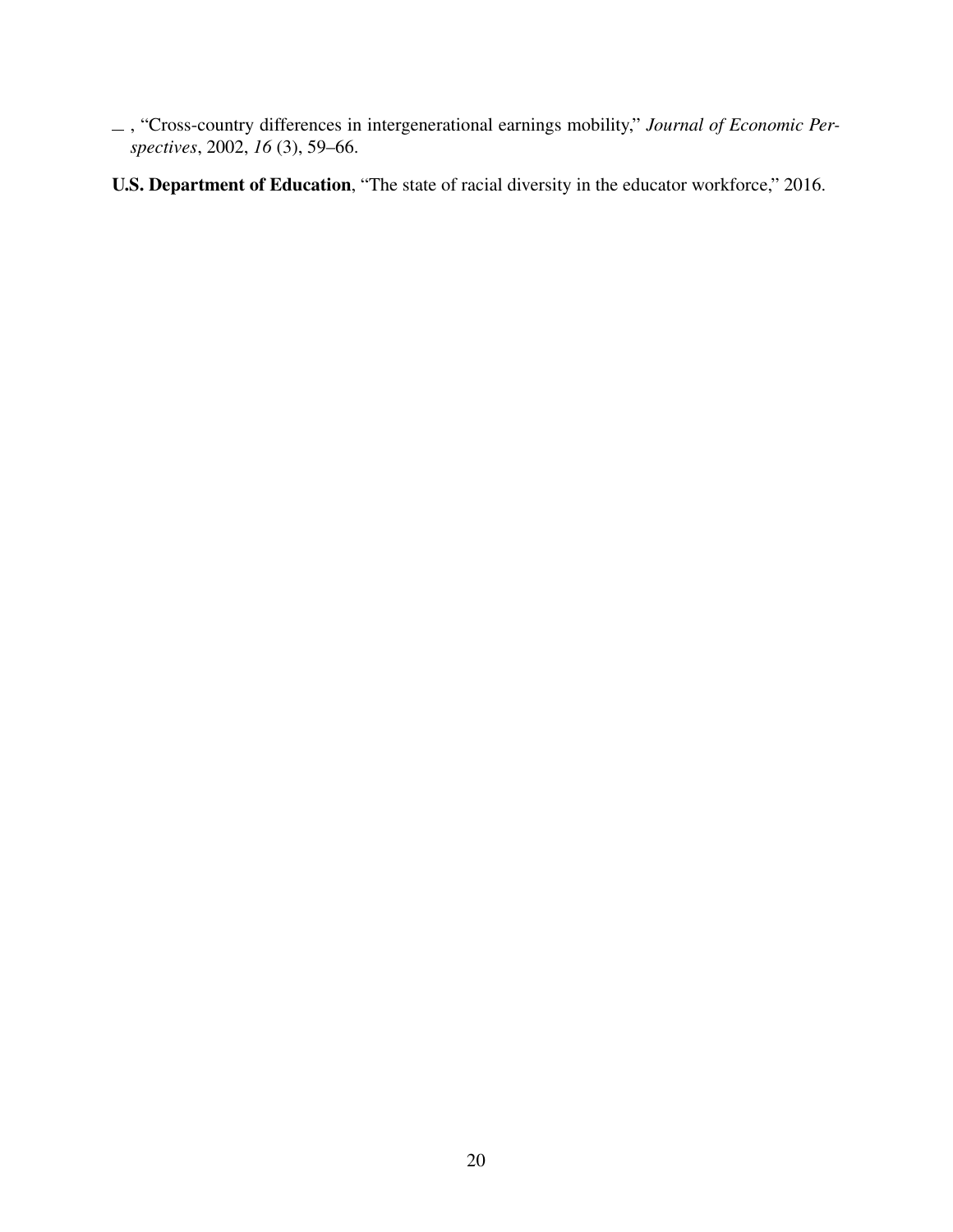|                       | (1)      | (2)       | (3)      | (4)          | (5)              | (6)              | (7)      | (8)              | (9)       | (10)           |
|-----------------------|----------|-----------|----------|--------------|------------------|------------------|----------|------------------|-----------|----------------|
|                       | Everyone | Daughters | Sons     | <b>Black</b> | White            | Hispanic         | Teachers | Non-             | Mom was   | Mom was not    |
| Panel A: Child means  |          |           |          |              |                  |                  |          | teachers         | a teacher | a teacher      |
| College degree        | 0.23     | 0.26      | 0.20     | 0.14         | 0.27             | 0.13             | 0.59     | 0.19             | 0.35      | 0.21           |
| Teacher               | 0.10     | 0.15      | 0.05     | 0.09         | 0.10             | 0.09             |          | $\boldsymbol{0}$ | 0.19      | 0.08           |
| Daughters             | 0.48     |           | $\theta$ | 0.50         | 0.48             | 0.46             | 0.73     | 0.46             | 0.49      | 0.48           |
| Sons                  | 0.52     | $\Omega$  |          | 0.50         | 0.52             | 0.54             | 0.27     | 0.54             | 0.51      | 0.52           |
| <b>Black</b>          | 0.19     | 0.20      | 0.19     |              | $\overline{0}$   | $\theta$         | 0.17     | 0.20             | 0.17      | 0.20           |
| White                 | 0.72     | 0.72      | 0.73     | $\mathbf{0}$ |                  | 0                | 0.75     | 0.72             | 0.76      | 0.72           |
| Hispanic              | 0.08     | 0.08      | 0.09     | $\theta$     | $\overline{0}$   |                  | 0.08     | 0.08             | 0.07      | 0.09           |
| <b>Observations</b>   | 4,572    | 2,234     | 2,338    | 1,694        | 1,843            | 1,035            | 433      | 4,139            | 720       | 3,852          |
|                       |          |           |          |              |                  |                  |          |                  |           |                |
| Panel B: Mother means |          |           |          |              |                  |                  |          |                  |           |                |
| College degree        | 0.14     |           |          | 0.12         | 0.15             | 0.09             |          |                  | 0.44      | 0.08           |
| Teacher               | 0.17     |           |          | 0.15         | 0.17             | 0.13             |          |                  |           | $\overline{0}$ |
| <b>AFQT</b>           | 37.1     |           |          | 18.1         | 44.7             | 21.6             |          |                  | 44.6      | 35.6           |
| Married               | 0.34     |           |          | 0.18         | 0.40             | 0.26             |          |                  | 0.38      | 0.33           |
| <b>Black</b>          | 0.21     |           |          |              | $\boldsymbol{0}$ | $\boldsymbol{0}$ |          |                  | 0.19      | 0.22           |
| White                 | 0.70     |           |          | $\theta$     |                  | 0                |          |                  | 0.74      | 0.69           |
| Hispanic              | 0.09     |           |          | $\theta$     | $\overline{0}$   |                  |          |                  | 0.07      | 0.09           |
| Observations          | 2,488    |           |          | 903          | 1,050            | 535              |          |                  | 412       | 2,076          |

Table 1: Summary statistics

<span id="page-23-0"></span>Notes: Sample means in panels A and B are weighted by child and mother weights, respectively.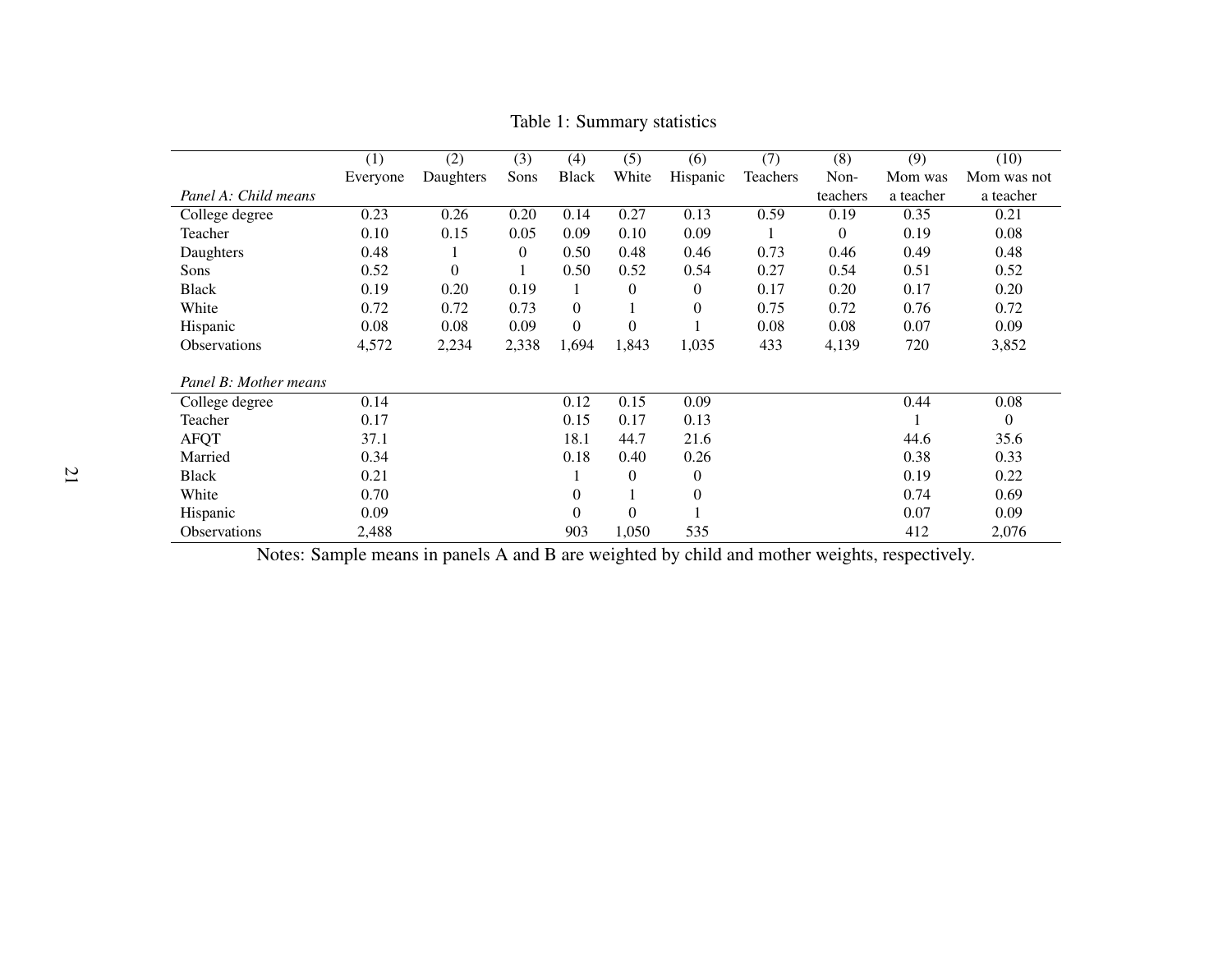<span id="page-24-0"></span>

|                         | (1)          | (2)          | (3)          | (4)          |
|-------------------------|--------------|--------------|--------------|--------------|
| Mom is teacher $(T)$    | 0.09         | 0.07         | 0.10         | 0.09         |
|                         | $(0.02)$ *** | $(0.02)$ *** | $(0.02)$ *** | $(0.03)$ *** |
| <b>Black</b>            | 0.03         | 0.03         | 0.03         | 0.04         |
|                         | $(0.01)$ **  | $(0.01)$ **  | $(0.01)$ *** | $(0.01)$ *** |
| Hispanic                | 0.02         | 0.02         | 0.01         | 0.02         |
|                         | $(0.01)$ *   | $(0.01)$ *   | (0.01)       | (0.01)       |
| Daughter                | 0.10         | 0.10         | 0.10         | 0.10         |
|                         | $(0.01)$ *** | $(0.01)$ *** | $(0.01)$ *** | $(0.01)$ *** |
| Mom T*Daughter          |              | 0.04         |              | 0.00         |
|                         |              | (0.04)       |              | (0.05)       |
| Mom T*Black             |              |              | $-0.06$      | $-0.11$      |
|                         |              |              | $(0.03)*$    | $(0.03)$ *** |
| Mom T*Hispanic          |              |              | 0.07         | $-0.03$      |
|                         |              |              | (0.04)       | (0.05)       |
| Black*Daughter          |              |              |              | $-0.00$      |
|                         |              |              |              | (0.02)       |
| Hispanic*Daughter       |              |              |              | $-0.00$      |
|                         |              |              |              | (0.02)       |
| Mom T*Black*Daughter    |              |              |              | 0.10         |
|                         |              |              |              | (0.07)       |
| Mom T*Hispanic*Daughter |              |              |              | 0.20         |
|                         |              |              |              | $(0.09)$ **  |
|                         |              |              |              |              |
| Observations            | 4,572        | 4,572        | 4,572        | 4,572        |
| R-squared               | 0.06         | 0.06         | 0.06         | 0.07         |

Table 2: OLS estimates of the transmission of teaching

Notes: The outcome of each regression is an indicator equal to one if the child entered teaching, and zero otherwise. Standard errors clustered by mother. Regressions control for region, mother's AFQT score, mother's birth cohort, and mother's age at birth. Regressions are weighted by child weights. \*\*\* p<0.01, \*\* p<0.05, \* p<0.1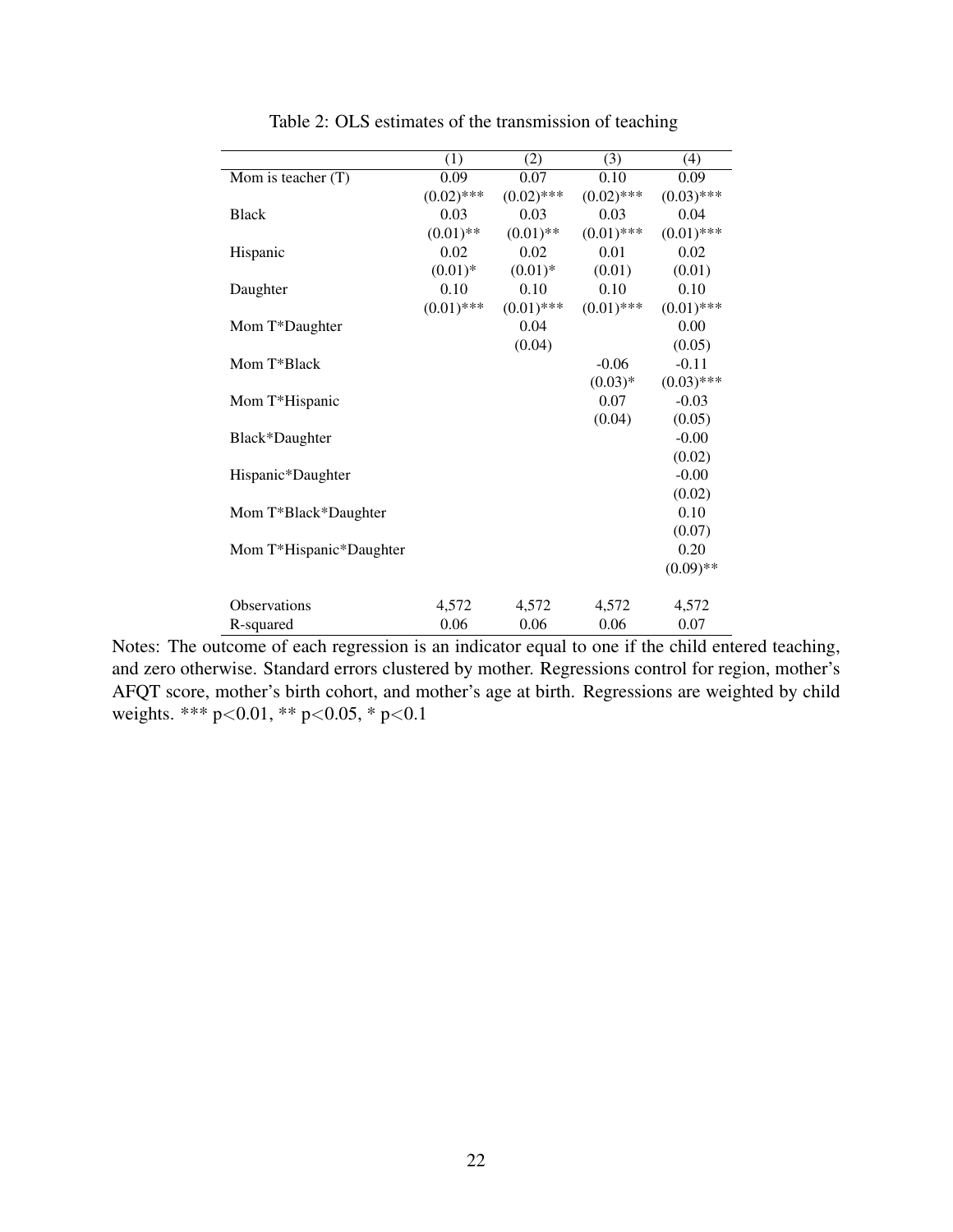<span id="page-25-0"></span>

| Occupation $j$ :    | Teaching     | Counseling   | Social Work  | Nursing      |
|---------------------|--------------|--------------|--------------|--------------|
|                     | (1)          | (2)          | (3)          | (4)          |
| Mom is $j$          | 0.09         | 0.02         | 0.01         | 0.02         |
|                     | $(0.02)$ *** | (0.02)       | (0.02)       | $(0.01)$ *   |
| <b>Black</b>        | 0.03         | 0.01         | 0.00         | $-0.01$      |
|                     | $(0.01)$ **  | $(0.00)$ *** | (0.00)       | (0.01)       |
| Hispanic            | 0.02         | 0.01         | 0.00         | $-0.02$      |
|                     | $(0.01)$ *   | (0.01)       | (0.00)       | $(0.01)$ **  |
| Daughter            | 0.10         | 0.00         | 0.01         | 0.04         |
|                     | $(0.01)$ *** | (0.00)       | $(0.00)$ *** | $(0.01)$ *** |
| <b>Observations</b> | 4,572        | 4,572        | 4,572        | 4,572        |
| R-squared           | 0.06         | 0.01         | 0.01         | 0.02         |

Table 3: OLS estimates of occupational transmission

Notes: Each column presents OLS estimates of a regression in which the outcome is an indicator equal to one if the child entered occupation  $j$ , and zero otherwise. Standard errors clustered by mother. Regressions control for region, mother's AFQT score, mother's birth cohort, and mother's age at birth. Regressions are weighted by child weights. \*\*\*  $p<0.01$ , \*\*  $p<0.05$ , \*  $p<0.1$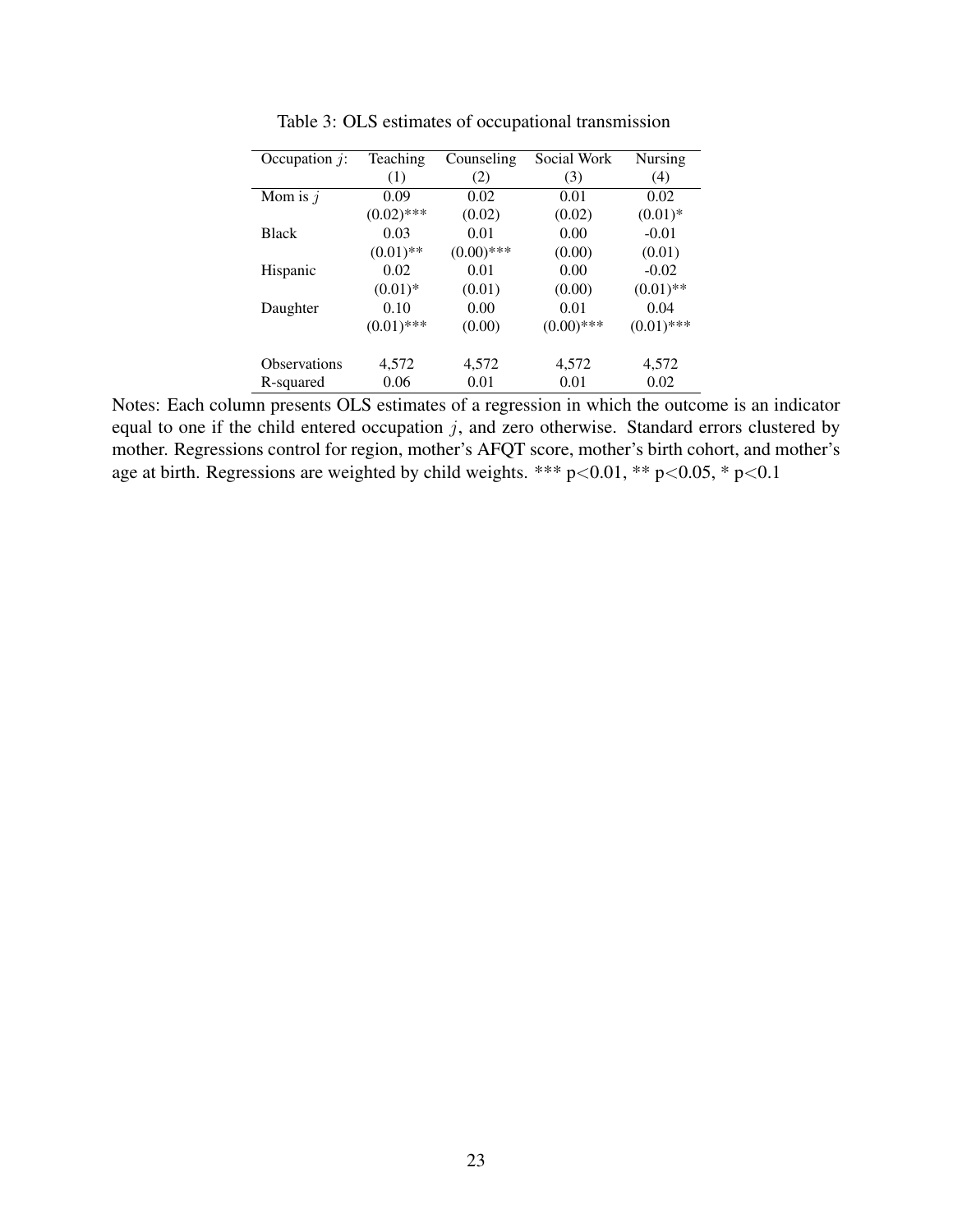<span id="page-26-0"></span>

| Sample:                   | <b>All Moms Controls</b><br>(1) | No age filter<br>(2)               | All moms<br>(3)      | College moms<br>(4)         | <b>Base</b><br>(5)     | <b>Base</b><br>(6)   | Base<br>(7)                       |
|---------------------------|---------------------------------|------------------------------------|----------------------|-----------------------------|------------------------|----------------------|-----------------------------------|
|                           |                                 |                                    |                      |                             |                        |                      |                                   |
| Mom is teacher (T)        | 0.09<br>$(0.02)$ ***            | 0.07<br>$(0.01)$ ***               | 0.10<br>$(0.02)$ *** | 0.09<br>$(0.04)$ **         | 0.09<br>$(0.02)$ ***   | 0.10<br>$(0.02)$ *** | 0.09<br>$(0.04)$ **               |
| Mom job missing           | 0.02<br>(0.04)                  |                                    |                      |                             |                        |                      |                                   |
| <b>Black</b>              | 0.03<br>$(0.01)$ **             | 0.02                               |                      | $-0.03$                     | 0.03<br>$(0.01)$ **    | 0.03<br>$(0.02)$ **  | 0.03                              |
| Hispanic                  | $0.02\,$<br>$(0.01)$ *          | $(0.01)$ *<br>0.03<br>$(0.01)$ *** |                      | (0.04)<br>0.10<br>$(0.06)*$ | 0.02<br>(0.01)         | 0.02<br>$(0.01)$ *   | $(0.02)$ **<br>0.02<br>$(0.01)$ * |
| Daughter                  | 0.10<br>$(0.01)$ ***            | 0.09<br>$(0.01)$ ***               |                      | 0.12<br>$(0.04)$ ***        | 0.10<br>$(0.01)$ ***   | 0.10<br>$(0.01)$ *** | 0.10<br>$(0.01)$ ***              |
| South                     | $-0.02$<br>(0.02)               | $-0.01$<br>(0.01)                  |                      | $-0.01$<br>(0.05)           | $-0.02$<br>(0.02)      | $-0.03$<br>(0.02)    | $-0.03$<br>(0.02)                 |
| Northeast                 | $-0.02$<br>(0.02)               | $-0.01$<br>(0.02)                  |                      | $-0.04$<br>(0.06)           | $-0.02$<br>(0.02)      | $-0.02$<br>(0.02)    | $-0.01$<br>(0.02)                 |
| Midwest                   | $-0.02$<br>(0.02)               | $-0.01$<br>(0.01)                  |                      | 0.04<br>(0.05)              | $-0.02$<br>(0.02)      | $-0.02$<br>(0.02)    | $-0.03$<br>(0.02)                 |
| West                      | $-0.02$<br>(0.02)               | $-0.01$<br>(0.02)                  |                      | 0.00<br>(0.08)              | $-0.02$<br>(0.02)      | $-0.02$<br>(0.02)    | $-0.02$<br>(0.02)                 |
| Only child                |                                 |                                    |                      |                             | $-0.03$<br>$(0.02)$ ** | $-0.03$<br>$(0.02)*$ | $-0.03$<br>$(0.02)*$              |
| Mom T*Only child          |                                 |                                    |                      |                             | $-0.01$<br>(0.05)      | $-0.00$<br>(0.06)    | 0.00<br>(0.06)                    |
| Single mom                |                                 |                                    |                      |                             |                        | $-0.01$<br>(0.01)    | $-0.01$<br>(0.01)                 |
| Mom T*Single mom          |                                 |                                    |                      |                             |                        | $-0.07$<br>$(0.03)*$ | $-0.07$<br>$(0.04)$ **            |
| Mom T*South               |                                 |                                    |                      |                             |                        |                      | 0.01<br>(0.05)                    |
| Mom T*Northeast           |                                 |                                    |                      |                             |                        |                      | $-0.09$<br>(0.07)                 |
| Mom T*Midwest             |                                 |                                    |                      |                             |                        |                      | 0.09                              |
| Mom T*West                |                                 |                                    |                      |                             |                        |                      | (0.06)<br>0.01<br>(0.07)          |
| Observations<br>R-squared | 4,632<br>0.06                   | 7,274<br>0.05                      | 4,769<br>0.01        | 576<br>0.10                 | 4,572<br>0.06          | 4,045<br>0.06        | 4,045<br>0.07                     |

Table 4: Sensitivity of OLS estimates of the transmission of teaching

Notes: The outcome of each regression is an indicator equal to one if the child entered teaching, and zero otherwise. Standard errors clustered by mother. Regressions control for region, mother's AFQT score, mother's birth cohort, and mother's age at birth. Regressions are weighted by child weights. \*\*\* p<0.01, \*\* p<0.05, \* p<0.1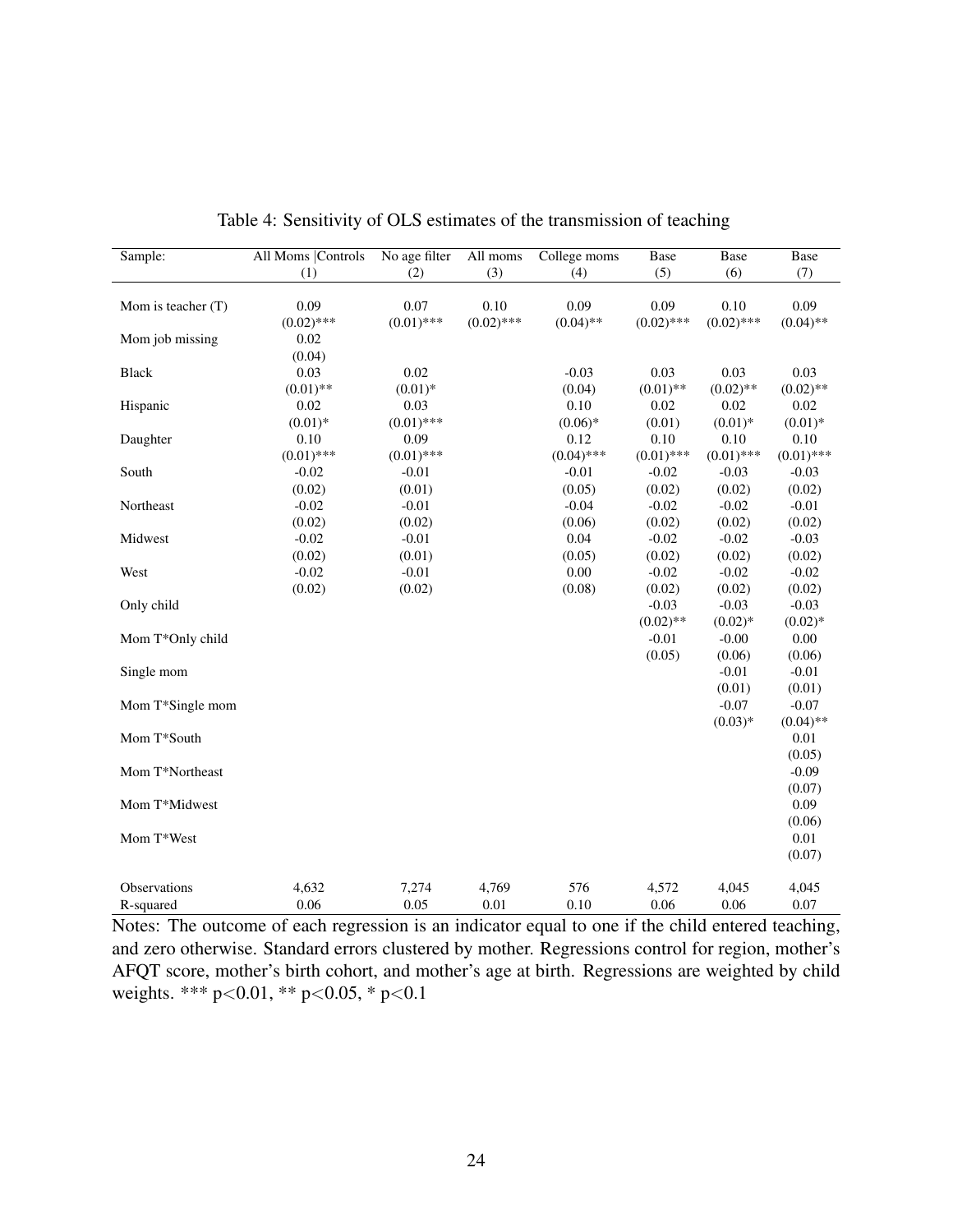| Sample:             |              | Dad Occupation Observed |              |              | <b>Baseline</b> | All Sons     |              |
|---------------------|--------------|-------------------------|--------------|--------------|-----------------|--------------|--------------|
|                     | (1)          | (2)                     | (3)          | (4)          | (5)             | (6)          | (7)          |
|                     |              |                         |              |              |                 |              |              |
| Mom T               | 0.07         | 0.07                    | 0.07         | 0.09         | 0.09            | 0.07         | 0.08         |
|                     | $(0.03)$ *** | $(0.03)$ **             | $(0.03)$ *** | $(0.02)$ *** | $(0.02)$ ***    | $(0.02)$ *** | $(0.02)$ *** |
| Dad T               |              | 0.14                    | 0.21         | 0.12         | 0.21            | 0.20         | 0.38         |
|                     |              | (0.10)                  | (0.15)       | (0.11)       | (0.16)          | $(0.12)^*$   | $(0.15)$ *** |
| Mom T*Dad T         |              |                         | $-0.17$      |              | $-0.20$         |              | $-0.34$      |
|                     |              |                         | (0.19)       |              | (0.20)          |              | $(0.20)*$    |
| Dad job missing     |              |                         |              | $-0.01$      | $-0.01$         | $-0.02$      | $-0.01$      |
|                     |              |                         |              | (0.01)       | (0.01)          | (0.01)       | (0.01)       |
| <b>Black</b>        | 0.07         | 0.07                    | 0.07         | 0.03         | 0.03            | 0.01         | 0.01         |
|                     | $(0.02)$ *** | $(0.02)$ ***            | $(0.02)$ *** | $(0.01)$ **  | $(0.01)$ **     | (0.01)       | (0.01)       |
| Hispanic            | 0.02         | 0.02                    | 0.01         | 0.02         | 0.02            | 0.00         | 0.00         |
|                     | (0.02)       | (0.02)                  | (0.02)       | $(0.01)$ *   | (0.01)          | (0.01)       | (0.01)       |
| Daughter            | 0.07         | 0.07                    | 0.07         | 0.10         | 0.10            |              |              |
|                     | $(0.02)$ *** | $(0.02)$ ***            | $(0.02)$ *** | $(0.01)$ *** | $(0.01)$ ***    |              |              |
| <b>Observations</b> | 1,918        | 1,918                   | 1,918        | 4,572        | 4,572           | 2,338        | 2,338        |
| R-squared           | 0.05         | 0.05                    | 0.05         | 0.06         | 0.06            | 0.05         | 0.06         |

Table 5: OLS estimates of the transmission of father's teaching status

<span id="page-27-0"></span> Notes: The outcome of each regression is an indicator equal to one if the child entered teaching, and zero otherwise. Standard errors clustered by mother. Regressions control for region, mother's AFQT score, mother's birth cohort, and mother's age at birth. Regressionsare weighted by child weights. \*\*\*  $p<0.01$ , \*\*  $p<0.05$ , \*  $p<0.1$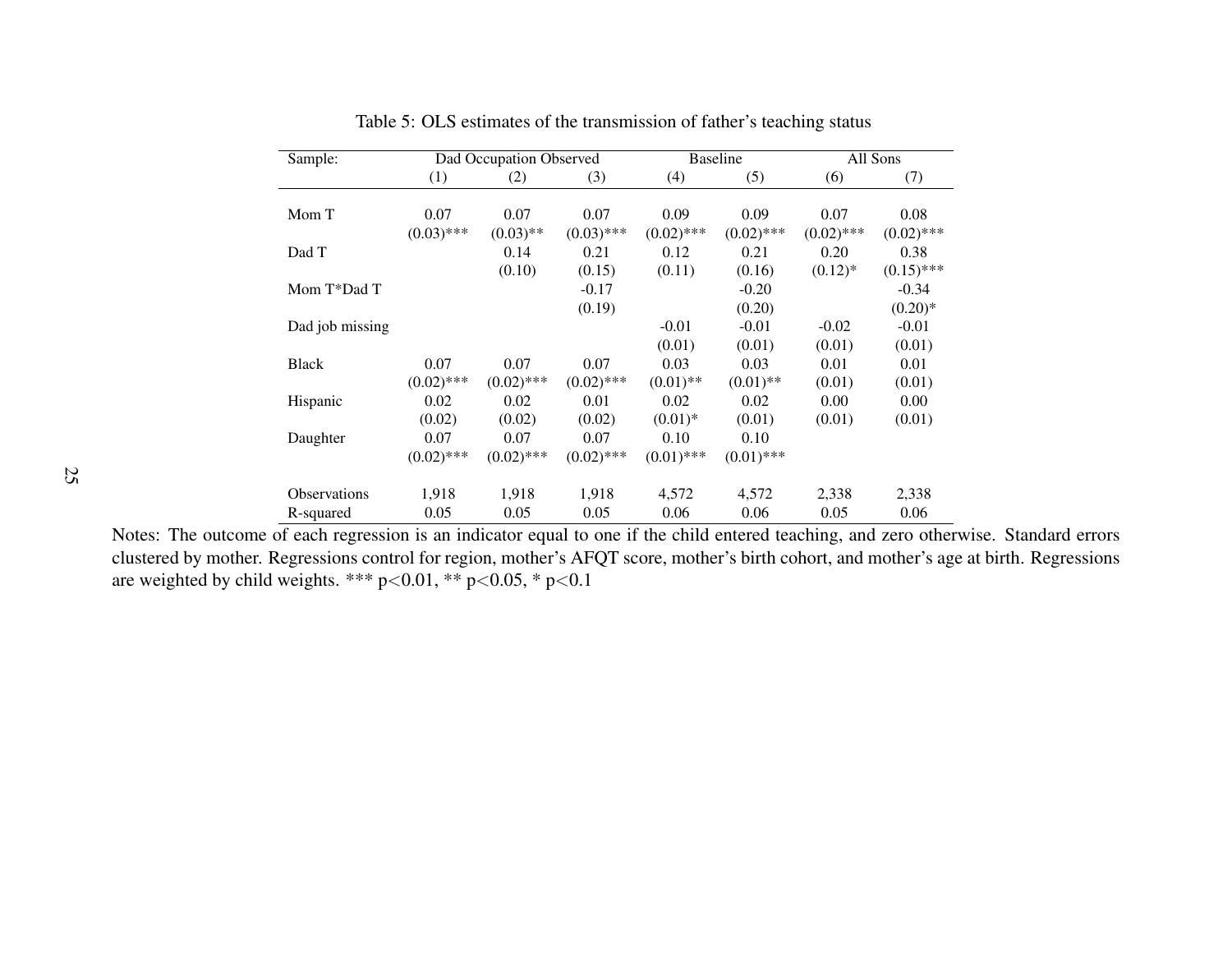## Appendix

## <span id="page-28-0"></span>Appendix A

#### Occupation coding list

Data for child and parental occupational choice were coded using 3- and 4-digit Census Industry and Occupational Codes, which varied by year. Occupational data for mothers for years 1979- 2000 were coded according to the 3-digit 1970 Census Industry and Occupational Codes list. Data for 2002 was coded using the 2000 Census Industry and Occupational Codes list. Data from 2004-2014 were coded using the revised 4-digit 2002 Census Industry and Occupational Codes list. Children's occupational data for 1994 was coded using the 3-digit 1970 Census Industry and Occupational Codes list. Data for 1996-2000 were coded using the 3-digit 1990 Census Industry and Occupational Codes list. Data for 2002 were coded according to the 3-digit 2000 Census Industry and Occupational Codes list and data for 2004-2014 were coded using the 4-digit Census Industry and Occupational Codes list.

We define teachers in the 1970 Census Industry and Occupational Codes list as librarians (032), agriculture teachers (102), atmospheric, earth, marine and space teachers (103), biology teachers (104), chemistry teachers (105), physics teachers (110), engineering teachers (111), mathematics teachers (112), health specialties teachers (113), psychology teachers (114), business and commerce teachers (115), economics teachers (116), history teachers (120), sociology teachers (121), social science teachers, n.e.c. (122), art, drama, and music teachers (123), coaches and physical education teachers (124), education teachers (125), English teachers (126), foreign language teachers (130), home economics teachers (131), law teachers (132), theology teachers (133), trade, industrial, and technical teachers (134), miscellaneous teachers, college and university (135), teachers, college and university, subject not specified (140), adult education teachers (141), elementary school teachers (142), prekindergarten and kindergarten teachers (143), secondary school teachers (144), and teachers, except college and university, n.e.c. (145).

We defined teachers in the 1990 Census Industry and Occupational Codes list as earth, environmental, and marine science teachers (113), biological science teachers (114), chemistry teachers (115), physics teachers (116), natural science teachers, n.e.c. (117), psychology teachers (118), economics teachers (119), history teachers (123), political science teachers (124), sociology teachers (125), social science teachers, n.e.c. (126), engineering teachers (127), mathematical science teachers (128), computer science teachers (129), medical science teachers (133), health specialties teachers (134), business, commerce, and marketing teachers (135), agriculture and forestry teachers (136), art, drama, and music teachers (137), physical education teachers (138), education teachers (139), English teachers (143), foreign language teachers (144), law teachers (145), social work teachers (146), theology teachers (147), trade and industrial teachers (148), home economics teachers (149), teachers, postsecondary, n.e.c. (153), postsecondary teachers, subject not specified (154), teachers, prekindergarten and kindergarten (155), teachers, elementary school (156), teachers, secondary school (157), teachers, special education (158), teachers, n.e.c. (159), and librarians (164).

We defined teachers in the 2000 Census Industry and Occupational Codes list as post-secondary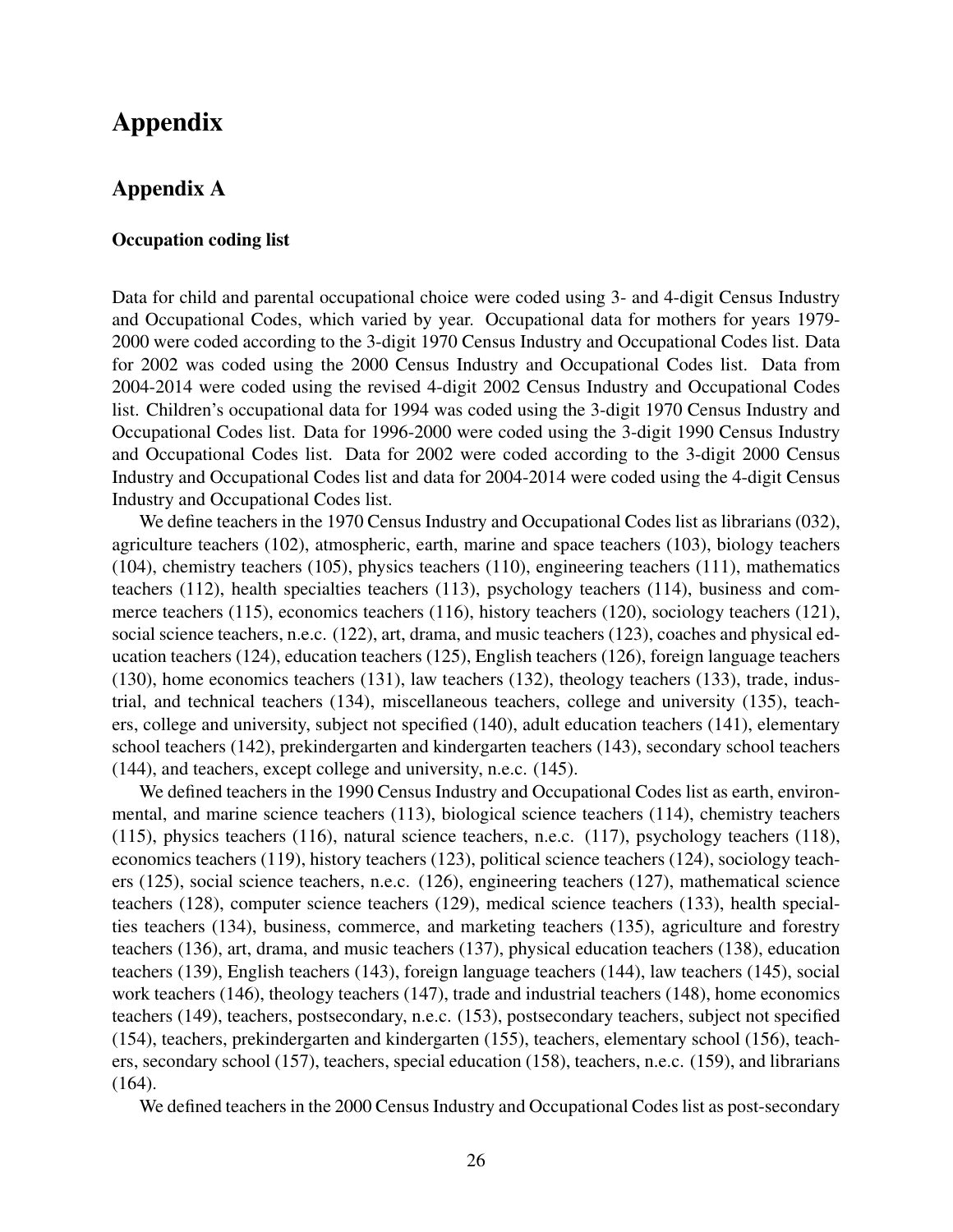teachers (220), preschool and kindergarten teachers (230), elementary and middle school teachers (231), secondary school teachers (232), special education teachers (233), other teachers and Instructors (234), librarians (243), librarian technicians (244), teacher assistants (254), and other education, training, and library workers (255).

We defined teachers in the 2002 Census Industry and Occupational Codes list as post-secondary teachers (2200), preschool and kindergarten teachers (2300), elementary and middle school teachers (2310), secondary school teachers (2320), special education teachers (2330), other teachers and instructors (2340), librarians (2430), librarian technicians (2440), teacher assistants (2540), and other education, training, and library workers (2550).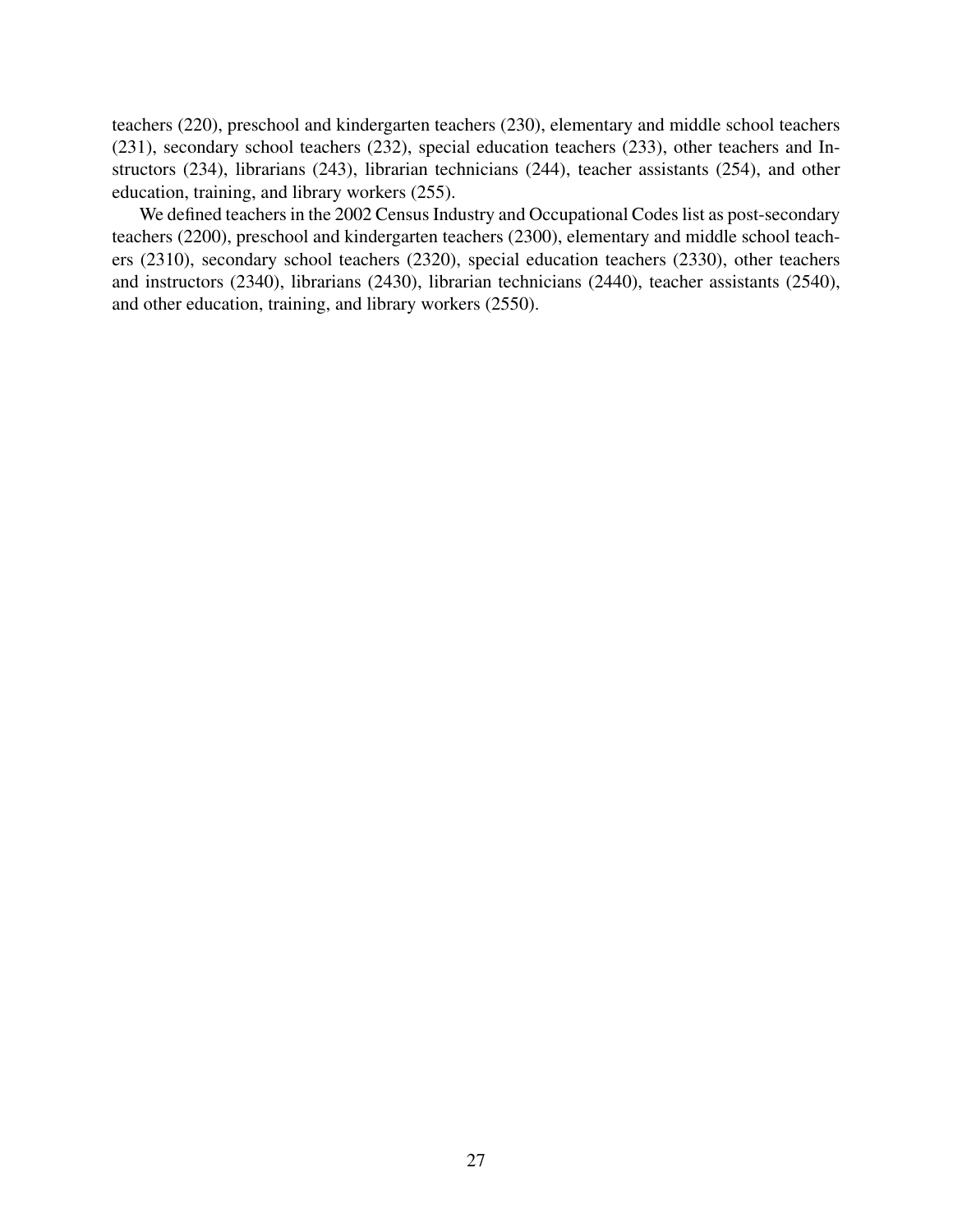## Appendix B

### <span id="page-30-0"></span>Additional Tables

| raore Terr. Constructing the analytic sample |          |       |
|----------------------------------------------|----------|-------|
|                                              | Children | Moms  |
| A11                                          | 11,521   | 4,934 |
| 25 or older age filter                       | 7,060    | 3,746 |
| Mom occupation observed                      | 6,742    | 3,581 |
| Demographics                                 | 4,769    | 2,597 |
| <b>AFOT</b>                                  | 4,572    | 2,488 |

Table A1: Constructing the analytic sample

Notes: Occupational data is missing for  $3,863$  ( $33\%$ ) our of  $11,521$  children in the Child and Young Adult Survey. The 25 and older age filter reduces the sample by nearly half. Without the stringent age filter, the analytic sample returns to 7, 247 children and 3, 303 moms.